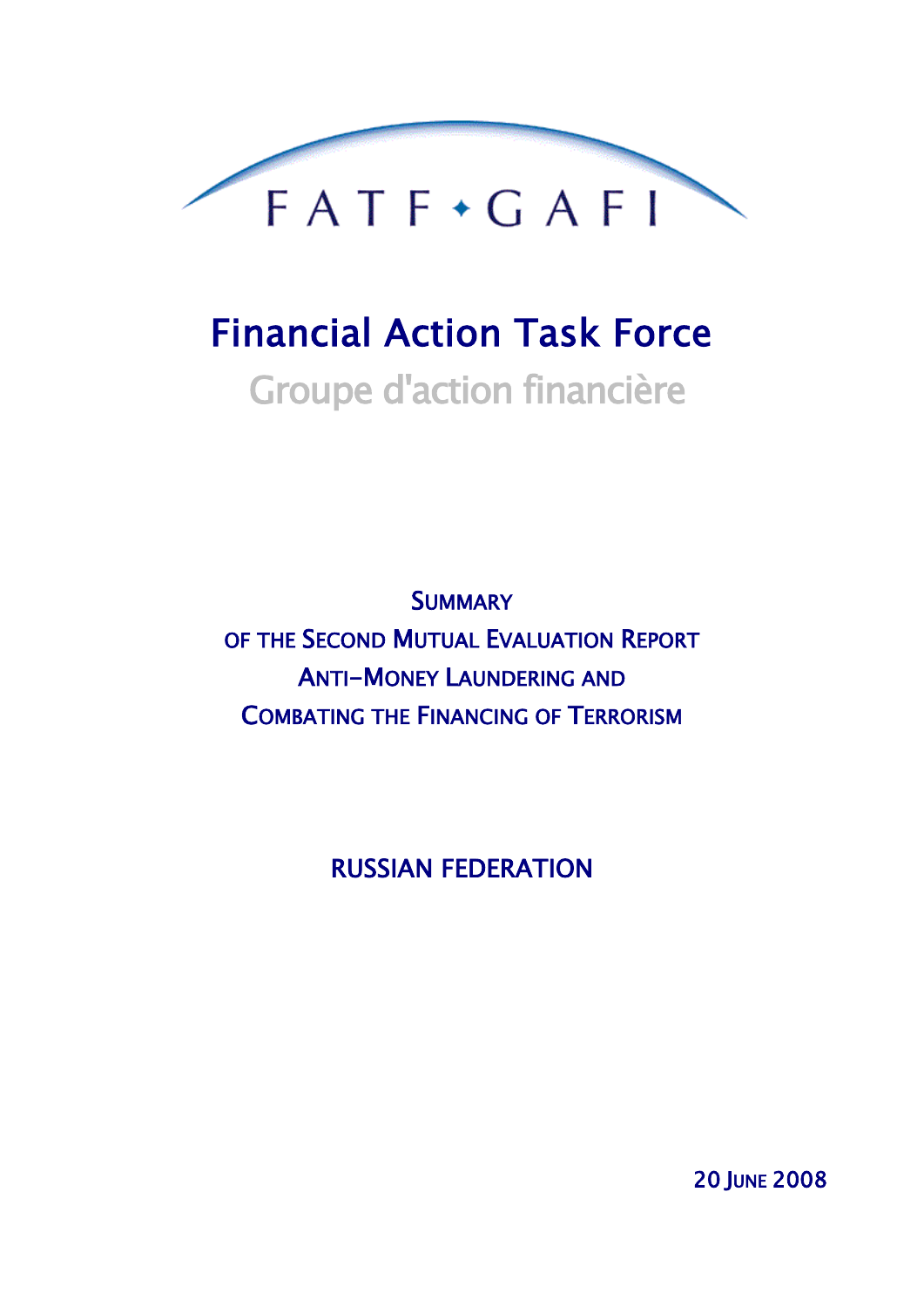**© 2008 FATF/OECD All rights reserved. No reproduction or translation of this publication may be made without prior written permission. Applications for such permission, for all or part of this publication, should be made to the FATF Secretariat, 2 rue André Pascal 75775 Paris Cedex 16, France Fax 33-1-44 30 61 37 or e-mail:** Contact@fatf-gafi.org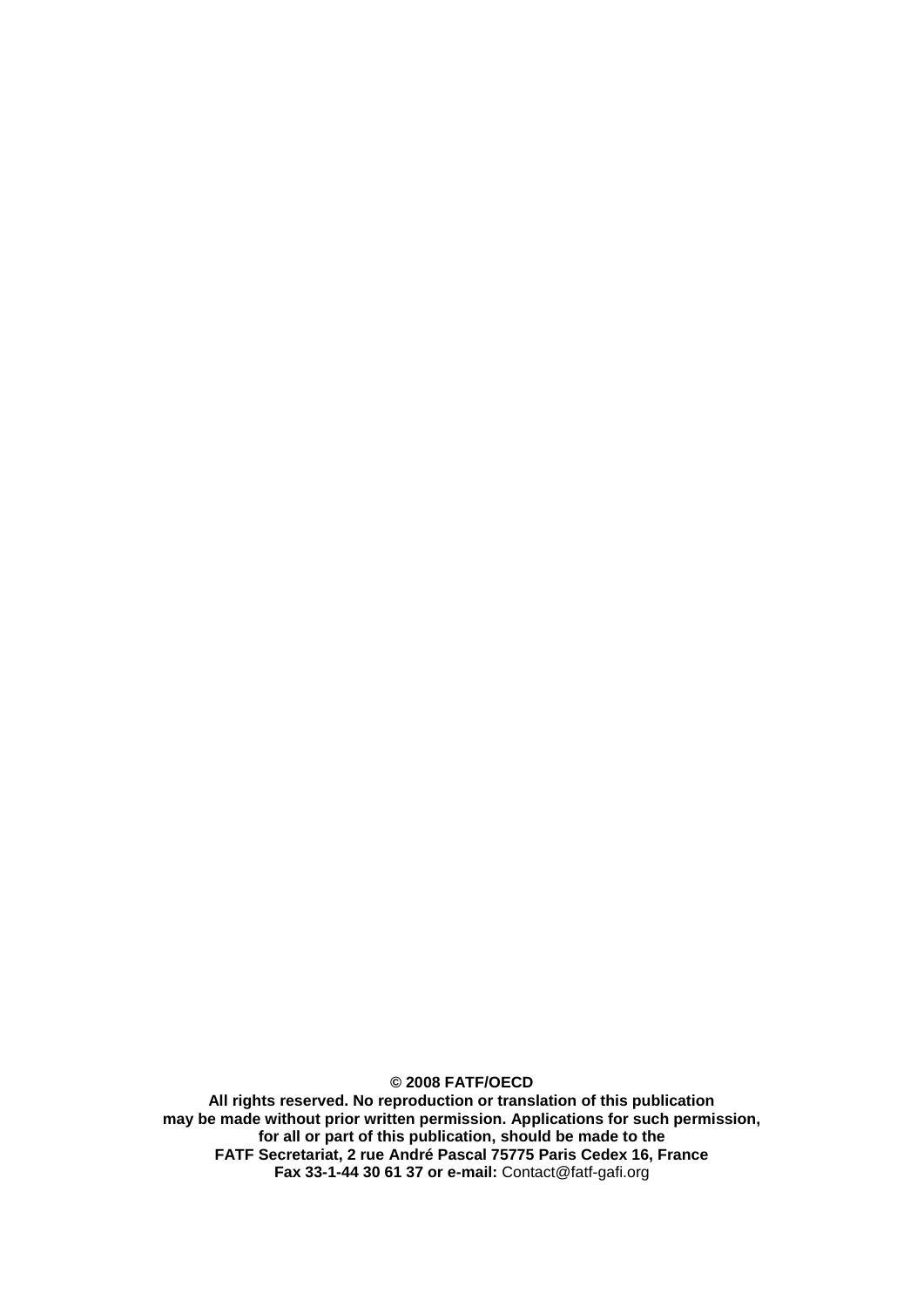## **SECOND MUTUAL EVALUATION OF THE RUSSIAN FEDERATION EXECUTIVE SUMMARY**

## **Background Information**

1. This report summarises the anti-money laundering (AML)/combating the financing of terrorism (CFT) measures in place in the Russian Federation as of the time of the on-site visits (25 September – 2 October 2007 and  $12 - 23$  November 2007) and shortly thereafter. The report describes and analyses those measures and provides recommendations on how certain aspects of the system could be strengthened. It also sets out the levels of compliance of the Russian Federation with the Financial Action Task Force (FATF) 40+9 Recommendations (see the attached table on the Ratings of Compliance with the FATF Recommendations).

2. The Russian authorities are well aware of the money laundering (ML) and terrorist financing (TF) schemes used in Russia. Many ML schemes involve the misuse of (foreign) legal entities and financial institutions. Laundered money is often invested in real estate or security instruments, or used to buy luxury consumer goods. Russia has been a repeated victim of terrorism, and the authorities report the use of TF schemes involving the misuse of alternative remittance networks by foreign and North Caucasian terrorist groups.

3. A general impediment to the fight against ML/TF is the high level of corruption in the public and private sector. There are no indications that the FIU is affected by corruption, but some law enforcement bodies and private sector businesses are impacted by corruption in varying degrees. The current and previous President of Russia have rightfully established eliminating corruption as a priority for the Russian Government.

## **Legal System and Related Institutional Measures**

4. Russia has criminalised ML through articles 174 of the Criminal Code (CC) (money laundering), 174.1 CC (self-laundering) and 175 CC (acquisition or sale of property obtained by crime). Article 174 CC defines money laundering as an act that involves the carrying out of financial operations and other transactions with monetary funds or property knowingly acquired by other people by criminal means in order to impart legitimacy to their ownership and to conceal the criminal origin of the property. Article 175 CC states that the acquisition or sale of property knowingly obtained in a criminal manner is a punishable offence.

5. The money laundering offence extends to any property and monetary funds. It is not necessary to convict a person of a predicate offence to prove that property is the proceeds of crime. All crimes are predicate offences for ML, with the exception of 6 financial crimes. The absence of these offences could have a negative effect on the overall effectiveness the criminalisation of ML. For the predicate offences that should be covered by the ML offence, 19 of the 20 predicate offences for money laundering required under the FATF Recommendations are covered. The offences dealing with insider trading and stock market manipulation are not distinct criminal offences, although elements could be found in some other laws.

6. Only a natural person is subject to criminal responsibility, and the Russian authorities argued unsuccessfully that this principle constitutes a fundamental principle of the Russian criminal law. Notwithstanding, the Russian law provides for corporate and administrative liability for legal persons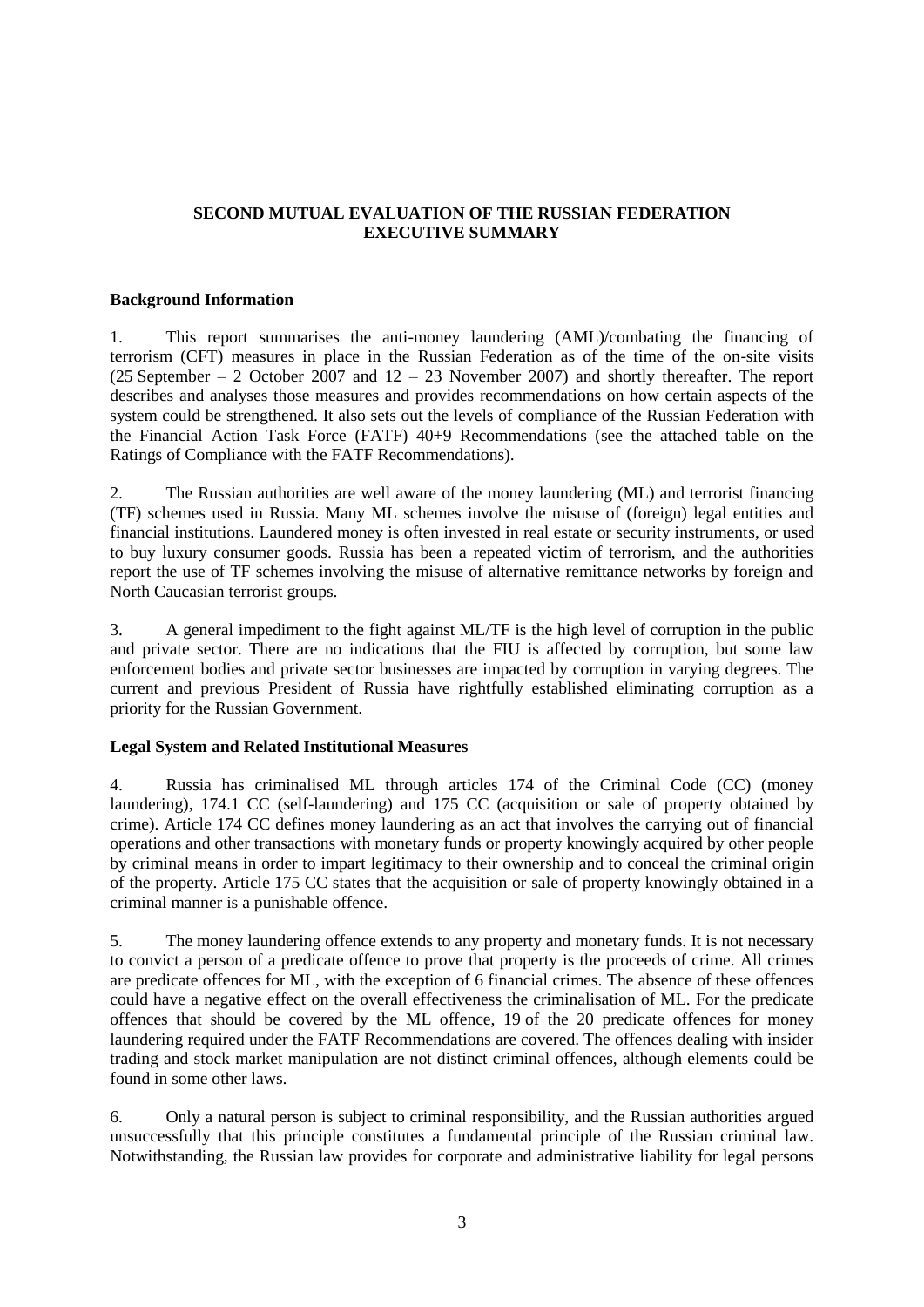and a legal person found to have engaged in money laundering activities can have its licence revoked and ultimately be subject to liquidation through civil court proceedings.

7. There is a wide range of maximum sanctions available for money laundering by natural persons, consisting of fines (from RUB 120 000 to RUB 1 million) and terms of imprisonment (from four to 15 years). Fines can also be adjusted on the basis of the offender's income (from 0.5 to 5 times the annual income).

8. The ML offences are being increasingly prosecuted, with ML investigations jumping from 618 in 2003 to 7 957 in 2006, the number of money laundering cases sent to court going from 465 in 2003 to 6 880 in 2006 and the overall number of convictions increasing from 14 in 2003 to 532 in 2006. However, considering the level of organised crime and corruption acknowledged by the Russian authorities, the ML offence should be used even more in the future.

9. Russia criminalised terrorist financing in article 205.1 CC. The article targets any support or contribution to terrorist activity, and financing of terrorism is explicitly mentioned in the first part of the article. Criminalisation also covers the provision and collection ("raising") of funds. The financing of terrorism is connected to ten crimes of a terrorist nature, committed by both individual terrorists and terrorist organisations. However, it does not extend to the theft of nuclear material as required under the UN Convention for the Suppression of the Financing of Terrorism. Intent is required, but the Prosecution Authority does not need to prove that the funds are intended or had been intended to finance a specific terrorist act. Terrorist financing is committed as soon as the funds are collected, regardless of whether or not the funds are used in the commission of a terrorist act. The possible sentence for TF is from four to eight years imprisonment. If the same crime is committed by a person through the abuse of his office, the possible sentence is seven to 15 years imprisonment. In this last case, the judge may add a fine to the prison sentence (a maximum of RUB 1 million or five years annual income). The TF offences have been used with 24 persons convicted for the period 2004 – 2006. The average prison sentence was about eight years. Given the level of terrorist activity in Russia, the low number of cases and convictions suggests that the Russian terrorist financing provision could be used more effectively.

10. Russia possesses a dual procedure for dealing with confiscation. The Code of Criminal Procedure (CCP) and Criminal Code both contain provisions that authorise the confiscation of proceeds of crime. Article 81 CCP permits the confiscation of proceeds that are derived directly or indirectly from the commission of an offence, including income and property resulting from proceeds that have been changed to another form. Article 104.1 CC allows for the confiscation of property that is derived directly or indirectly from the commission of crime, including income and property resulting from proceeds that have been changed to another form. Both articles allow for the confiscation of instruments, equipment or other means of committing an offence or intended to be used to commit a crime. Bona fide third party rights are protected by article 123 CCP and article 169 Civil Code provides that any transaction contrary to the fundamentals of law and order or to morality is void.

11. Russian authorities have made good use of the provision under article 81 CCP as evidenced by the value of confiscation for the ML offences at over RUB 385 million in 2006 and by confiscations for all crimes totalling over RUB 75 billion from 2003 to 2006. The procedure under CC articles 104.1 has only been in effect since 1 January 2007, and so it is difficult to evaluate its effectiveness. The new provision should be easier to use and should be even more effective in targeting proceeds of crime.

12. Russia has established a system for freezing terrorist assets to comply with UNSCR 1267(1999), UNSCR 1373(2001) and successor resolutions. Russia has issued a list of designated terrorist entities with an international part (UNSCR 1267) and a domestic part (UNSCR 1373). All assets of terrorists and terrorist organisations listed in UNSCR 1267, as well as all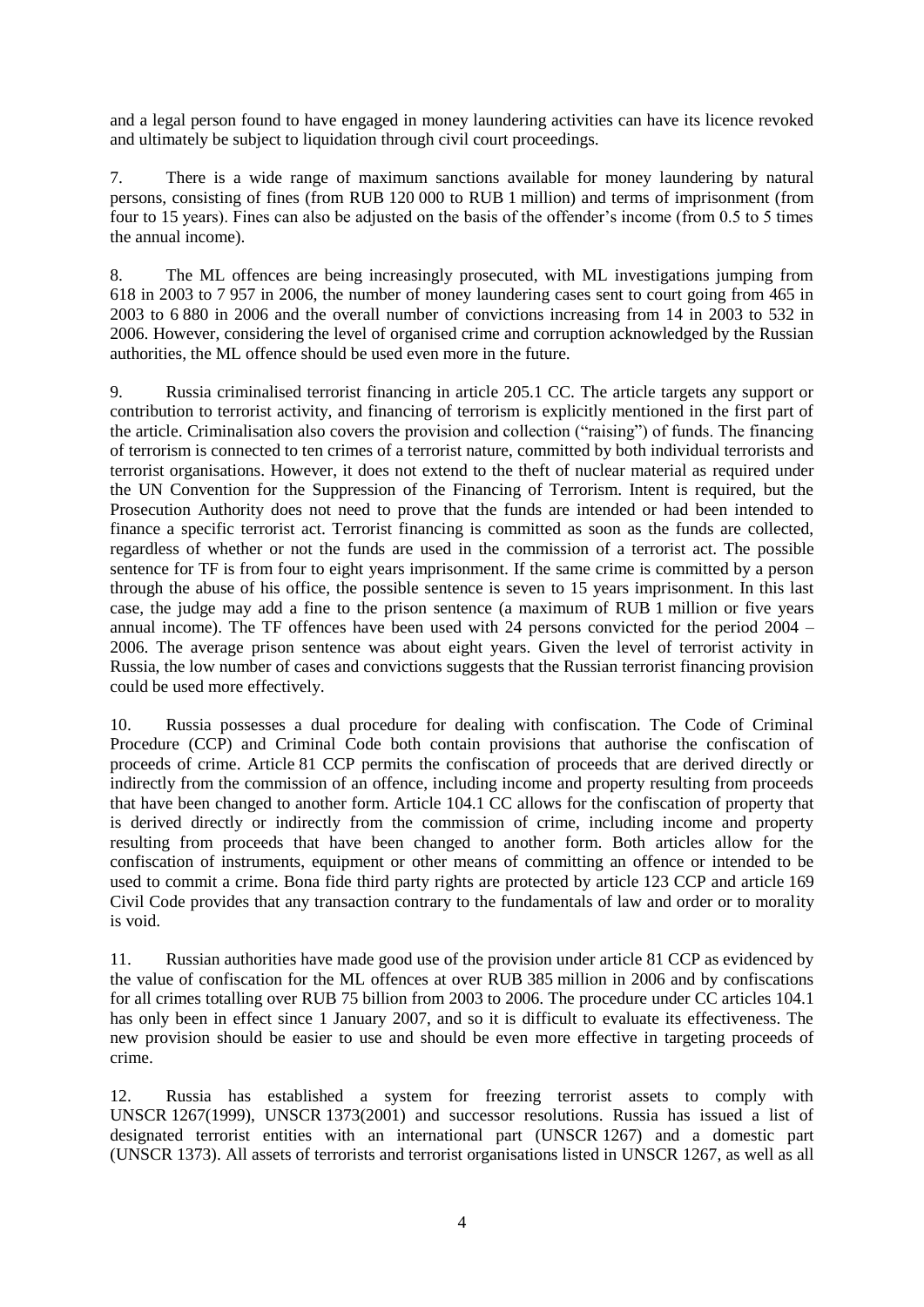assets belonging to persons and organisations owned or controlled by them, are frozen without time limitation or until there is a de-listing by the UN. However, no funds have been frozen so far.

13. For the domestic list (UNSCR 1373), a different regime has been created. The domestic list includes the names of entities that are identified and designated by the Russian authorities in accordance with the AML/CFT Law and the Terrorist Financing Regulation. The effect of being listed is a temporary suspension of financial operations (freezing) in respect of all assets owned or controlled by the listed entity. The freezing is reported to Rosfinmonitoring. This suspension is in effect for an initial two working days, during which time Russian authorities verify the basis for the freezing action. The freeze can be extended for an additional five working days if required in order to complete the verification. Thereafter, the criminal (seizure and confiscation) regime applies if necessary.

14. While the freezing mechanisms in the approach taken by the Russian Federation are in line with the UN Resolutions, there are elements associated with Special Recommendation III that are either absent or incomplete. In implementing UNSCR 1373, Russia relies heavily on the criminal justice system for covering the various elements contained in SR.III. Reliance on the criminal justice system risks creating problems regarding the efficient implementation of this Recommendation. For example, difficulties or delays in obtaining sufficient evidence to prosecute or convict may result in a terrorist being acquitted and his funds unfrozen. Such a result would frustrate the objectives of UNSCR 1373. In addition, Russia needs to implement an appropriate mechanism that will enable it to examine and give effect to actions initiated under the freezing mechanisms of other jurisdictions.

15. Rosfinmonitoring, the FIU of the Russian Federation, is the cornerstone of the Russian AML/CFT system. It is the central (policy) co-ordinating body for AML/CFT issues and is designated as the authority for collecting, processing, analysing and disseminating STRs. It is empowered to request information from reporting and government entities, maintain the national AML database, act as the international AML/CFT point of contact for Russia and represent Russia in international bodies such as FATF, MONEYVAL, EAG and the Egmont Group. Rosfinmonitoring was also the force that inspired the Eurasian countries to establish an FATF-style regional body, the EAG, in 2004.

16. Rosfinmonitoring has regional offices in all Federal Districts, and the co-operation between the headquarters and the regional offices seems to be good. The headquarters has established a sophisticated information technology infrastructure that enables the regional offices to analyse STRs, use the national AML database and submit cases for dissemination to headquarters. Rosfinmonitoring demands high professional standards of its employees, and internal control systems are used to protect information from unauthorised access by staff. The IT systems are designed to handle a large number of STRs and other reports. The only shortcoming detected by the evaluation team was the rather high number of staff vacancies (about 15% of maximum staff levels), especially in the analytical and supervisory departments, and the authorities are encouraged to fill all current vacancies.

17. The traditional tasks of an FIU (receiving, analysing and disseminating STRs) are performed effectively by Rosfinmonitoring, as are other important tasks that are unique to the agency, such as international co-operation and related activities such as training provided by its "*ANO Training Centre*".

18. The main law enforcement bodies involved with the fight against ML and TF are the Ministry of Internal Affairs (MIA), the Federal Security Service (FSB), the Federal Service for the Control of Narcotics Circulation (FSKN) and the Prosecution Authority. All bodies co-operate with the FIU, but it is not always clear how they co-operate with each other. The MIA, FSKN, FSB and Prosecution Authority are all clearly responsible for AML/CFT investigations, and the law designates the Prosecution Authority for delineating responsibilities for investigations when more than one body is involved. However, in practice and in all regions, there seems to be a lack of awareness by the Prosecution Authority and a lack of co-operation with the Prosecution Authority by other law enforcement bodies. This factor, along with the existence of corruption within law enforcement as acknowledged by Russian authorities, has a negative impact on the effectiveness of the system.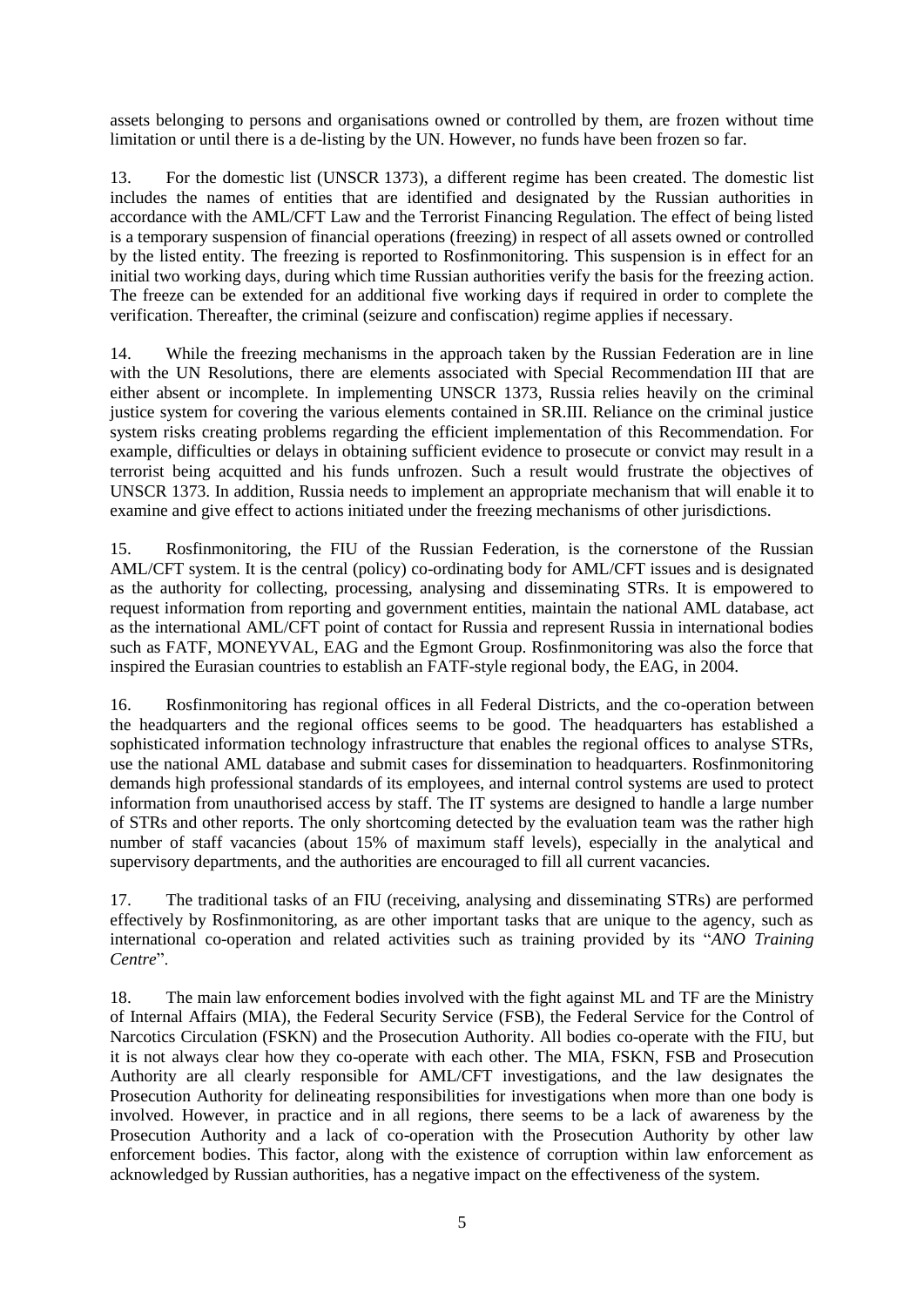19. Regarding Special Recommendation IX, Russia has added AML/CFT-related requirements to its existing currency control system. The outcome is a rather confusing legal framework that appears to be interpreted differently by the Customs authorities in each of the regions visited. In practice, the effort focuses almost exclusively on cash, is not implemented as foreseen by the law, and has enforcement, legal and implementation gaps in specific areas. In addition, few sanctions for noncompliance with the declaration requirements have been levied, statistics are lacking, and Customs authorities appear to lack a clear awareness of AML/CFT measures. A full review and subsequent integration of the currency control system into the AML/CFT Law is necessary, as the physical movement of cash in and out of Russia is an important component of money laundering schemes detected in Russia.

## **Preventive measures - Financial Institutions (FIs)**

20. The legal framework for customer due diligence is set out in a variety of legal documents. Except for the detailed provisions of the AML/CFT Law, all of these constitute other enforceable means. All financial institutions (as defined by the FATF Recommendations) are covered by the AML/CFT law.

21. Credit Institutions are explicitly prohibited from opening anonymous accounts, but there is no specific provision that prohibits banks from maintaining existing accounts under fictitious names, although the authorities believe that existing procedures effectively preclude this. All customers must be identified, although there are exemptions for certain specifically defined occasional transactions below RUB 30 000, even if there is a suspicion of money laundering or terrorist financing. Foreign exchange transactions below RUB 15 000 are also exempted from CDD, but only if there is no ML/TF suspicion. Financial institutions are in fact prohibited from performing CDD in these cases.

22. The CDD framework includes provisions on authorised persons, representatives and beneficiaries, but it does not fully address the concept of beneficial ownership. Ongoing CDD is defined as an update of CDD information, which usually must take place annually. This may not be sufficient, but it does solve possible gaps for existing customers. Financial institutions are required to assess if there are risks that make it necessary to perform enhanced CDD. There are no such rules for simplified CDD.

23. The measures against PEPs are very recent, and their effectiveness could not be assessed. However, the legal framework is incomplete and should be dealt with as a matter of urgency. Although not a strict requirement under the FATF Standards, Russia should consider including domestic PEPs as a tool for fighting corruption. In relation to correspondent banking, all of the relevant criteria should be implemented, particularly the need to understand the nature of the respondent bank's business and to ascertain whether the respondent's AML/CFT system is adequate and effective. The requirement to document the respective AML/CFT responsibilities of banks should also be covered. There seems to be no practical problem with financial secrecy provisions.

24. Record keeping requirements are generally comprehensive, but there are a few gaps in law and regulation which the assessment team recommends Russia address. Notwithstanding, the evaluation team did not receive any indication that the competent authorities had a problem obtaining required information on a timely basis. Thus, the assessment team has raised the rating for this Recommendation on the basis of effectiveness.

25. The new system governing wire transfers is a welcome step towards compliance, but gaps remain, particularly regarding the definition of originator information in certain limited cases. The assessment team recommends that the Russian authorities amend the current AML/CFT regime to address the remaining gaps and to ensure that all rules can be implemented in practice. As the legal framework for Special Recommendation VII was only implemented recently, it was impossible to measure implementation and effectiveness.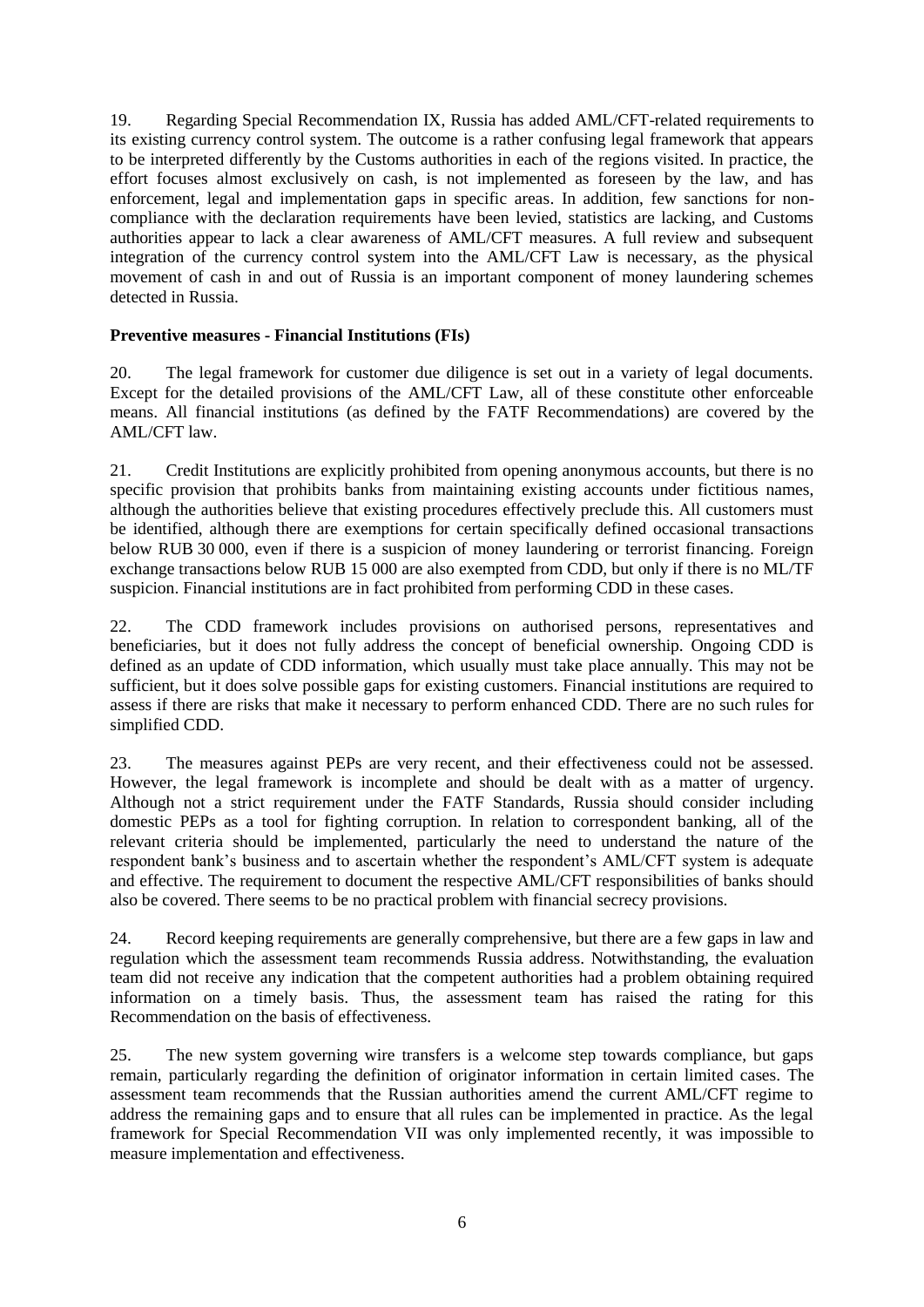26. There is no overall requirement to examine the background and purpose of all unusual transactions and to record and maintain such information for competent authorities. Many financial institutions seem to be confused about the distinction between mandatory threshold reporting (> RUB 600 000) and examining the background of unusual transactions, however, the authorities maintain that many of the criteria for mandatory reporting are in fact unusual transactions. That said, despite the gaps in the law, in practice most FIs seem to pay attention to unusual transactions to be able to report STRs.

27. Russia bases its implementation of Recommendation 21 on the FATF list of Non Co-operative Countries or Territories, which is by itself insufficient to meet the requirements of this Recommendation. Nevertheless, Russia indicated that the Law on Special Economic Measures enables Russia to apply countermeasures in accordance with Recommendation 21, including when the FATF should decide to apply countermeasures.

28. The Russian AML/CFT Law requires the reporting of suspicious transactions in ML and TF cases, except for attempted transactions by occasional customers. While the banking sector files most STRs, other sectors also show an increase in the number of STRs. Other than these points, the shortcomings for Recommendation 13 are mostly technical.

29. Given the absence of any TF STR guidance, the authorities explained that, in practice, often a transfer of a small amount of money from a region with supposed TF activities or a withdrawal of a small amount of money from an ATM in such a region triggers an STR without any "real" TF suspicion. In addition, neither the authorities nor the private sector could indicate what the characteristics of a TF related STR would be. All of this has an impact on the effectiveness in assessing Special Recommendation IV.

30. General requirements for financial institutions to establish and maintain internal control procedures, policies, and controls to prevent ML and FT are laid out in the AML/CFT Law. Training programmes focus heavily on the legal requirements, but do not incorporate typologies, so employees are not adequately prepared to detect signs of ML and FT when they occur. TF requirements do not extend beyond the lists of designated terrorist entities. Employee screening procedures need to be broadened to cover all staff, including a criminal records check. The implementation of AML/CFTrelated internal controls within Russia Post is lacking.

31. Russia has been criticised in past mutual AML/CFT evaluations for being vulnerable to criminal ownership of financial institutions, and some banks are in fact still believed to be owned and controlled by (suspected) criminals and their front men. The authorities also indicated their strong and longstanding desire to obtain the necessary supervisory instruments to deal with this issue. However, legislative changes have not yet addressed this clearly identified weakness, and all supervisors need more legal powers with respect to preventing criminals from controlling financial institutions.

32. Overall, the evaluators concluded that the supervision carried out by the BoR is detailed, indepth and effective. For the FSFM and FISS, however, on average, each securities market participant is only inspected once every nine to 12 years and each insurance company is inspected only once every five to six years. The sample reports obtained from FSFM and FISS do not appear to be sufficiently detailed. ROSCOM inspects each Russia Post branch only once every six years, and the reports also appear to be superficial with regard to AML/CFT matters. Leasing companies are only inspected once every eight to thirteen years by Rosfinmonitoring.

33. Except for some limited guidance issued by Rosfinmonitoring (explanation of the law and typologies), no guidance has been issued. Not surprisingly, few of the financial institutions met with had any knowledge of what constitutes ML or TF beyond the legal requirements of the AML/CFT Law.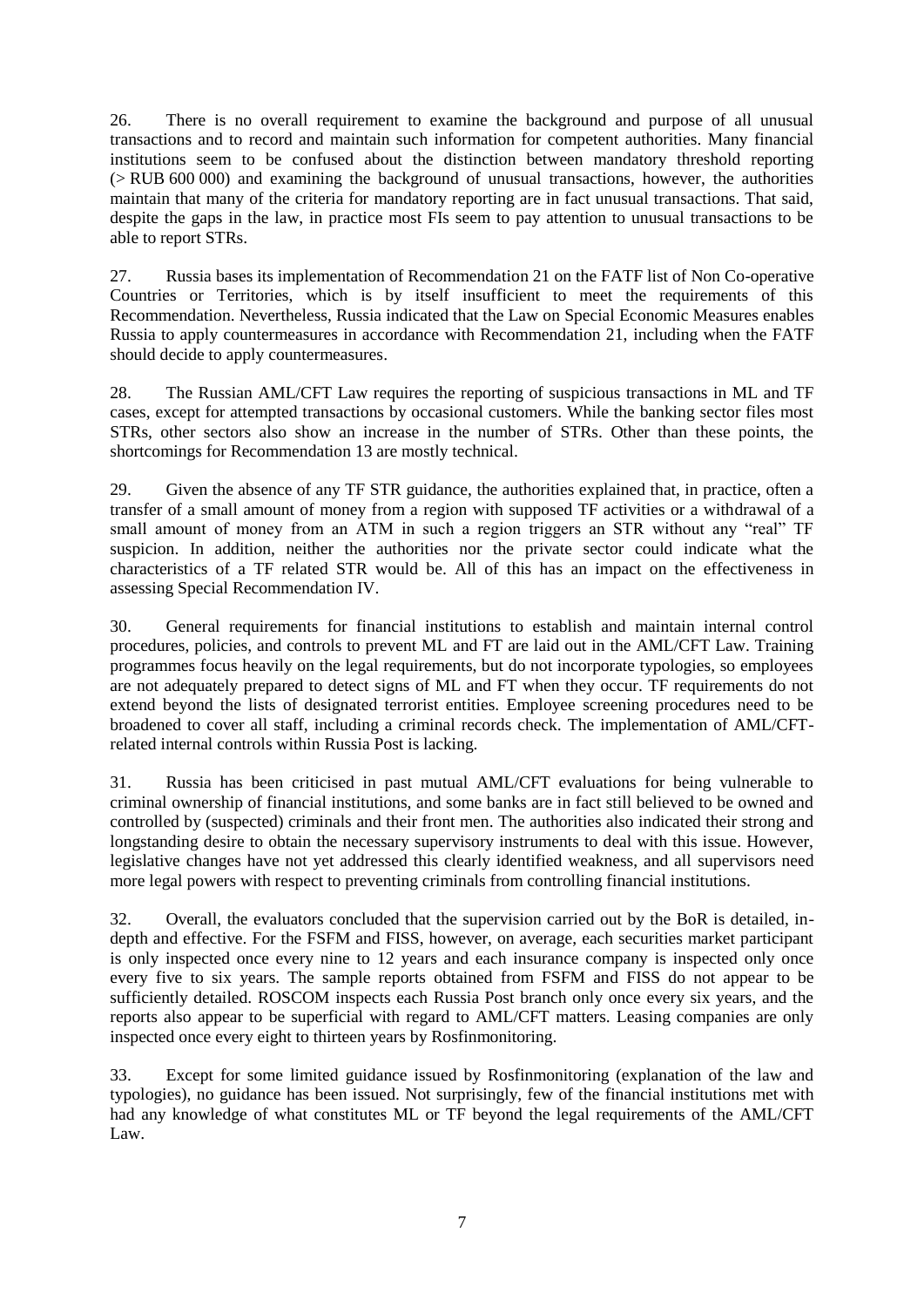34. The powers of the supervisors are found in the law, although, for example, the BoR Law still limits the BoR in the number of on-site inspections it may carry out over a certain period (this limitation has already been mentioned in a previous AML/CFT assessment). Powers to compel production of records are sound in practice, although there some technical legal shortcomings.

35. The sanctioning powers, as well as the sanctions themselves, are in general completely inadequate. The BoR, the only supervisor with some sanctioning powers, indicated that their powers are too limited to effectively correct compliance shortcomings. The evaluation team fully agrees with the view of the BoR. The FSFM and FISS both disagreed with evaluators as to whether their powers were too limited, despite the fact that neither of these supervisors has any (direct) sanctioning powers at all. The statistics show that the system for sanctioning non-CI financial institutions does not work effectively, especially with respect to the FISS and ROSCOM.

36. The lack of effective financial sector supervision regarding AML/CFT is a key shortcoming. Russia has not effectively addressed repeated critical AML/CFT assessments identifying the need for improvement. It would be advisable for the FATF, MONEYVAL and EAG to monitor this area to ensure that remedial action is taken once and for all.

37. The current system for dealing with MVT service providers ensures a fairly effective oversight of legal MVT service providers, but it does not effectively address the existence of illegal alternative remittance systems (ARS) operating in Russia. Russian law enforcement bodies should place a higher priority on investigating the existence of alternative remittance systems to better assess the size and the nature of ML/TF threat posed by illegal MVT occurring within and through Russia.

# **Preventive Measures – Designated Non-Financial Businesses and Professions (DNFBPs)**

38. Within the AML/CFT Law, Russia has set up two different regimes for designated nonfinancial businesses and professions (DNFBPs). The first regime focuses on financial institutions but it also includes the gaming industry, the real estate sector and dealers in precious metals and stones. The second regime applies to lawyers, notaries and accountants. This second regime is a less strict version of the system for financial institutions and the specific reporting requirements only apply to lawyers, notaries and accountants under certain conditions: *i)* if, during the course of business, the professional has any ground to assume that the aim of the operation or financial transaction is to launder money or finance terrorism and *ii)* if the information or service provided is not covered by professional secrecy provisions in relation to a limited set of activities that does not fully match the activities listed by the FATF. Russia should review the AML/CFT regime as it applies to DNFBPs and ensure that all relevant elements are addressed.

39. The requirements for lawyers, notaries and accountants are generally incomplete or not effectively implemented. All DNFBPs that the evaluation team met with had implemented the requirements in a different manner and not always in line with the law. There are as well some specific concerns relating to the effectiveness of the regime for casinos and the real estate sector.

40. Although real estate agents, casinos and dealers in precious metals and stones are covered by the general duty to report STRs, the figures for reporting raise some concerns over the effectiveness of the provisions. The numbers of STRs filed by lawyers and notaries appear to be very low, which calls into question whether the requirements under the AML/CFT Law are sufficiently publicised, understood or enforced.

41. All DNFBPs are supervised, but it is not always clear if this is (also) done specifically for AML/CFT purposes. The current system in which casinos are not licensed by a competent authority involved with AML/CFT matters is a cause for concern. Rosfinmonitoring is responsible for supervising casinos and real estate dealers. In the absence of specific information on sanctions imposed, doubts remain as to the effectiveness of the regime. The fact that the Assay Chamber lacks effective supervision powers and resources to focus on AML/CFT matters for dealers in precious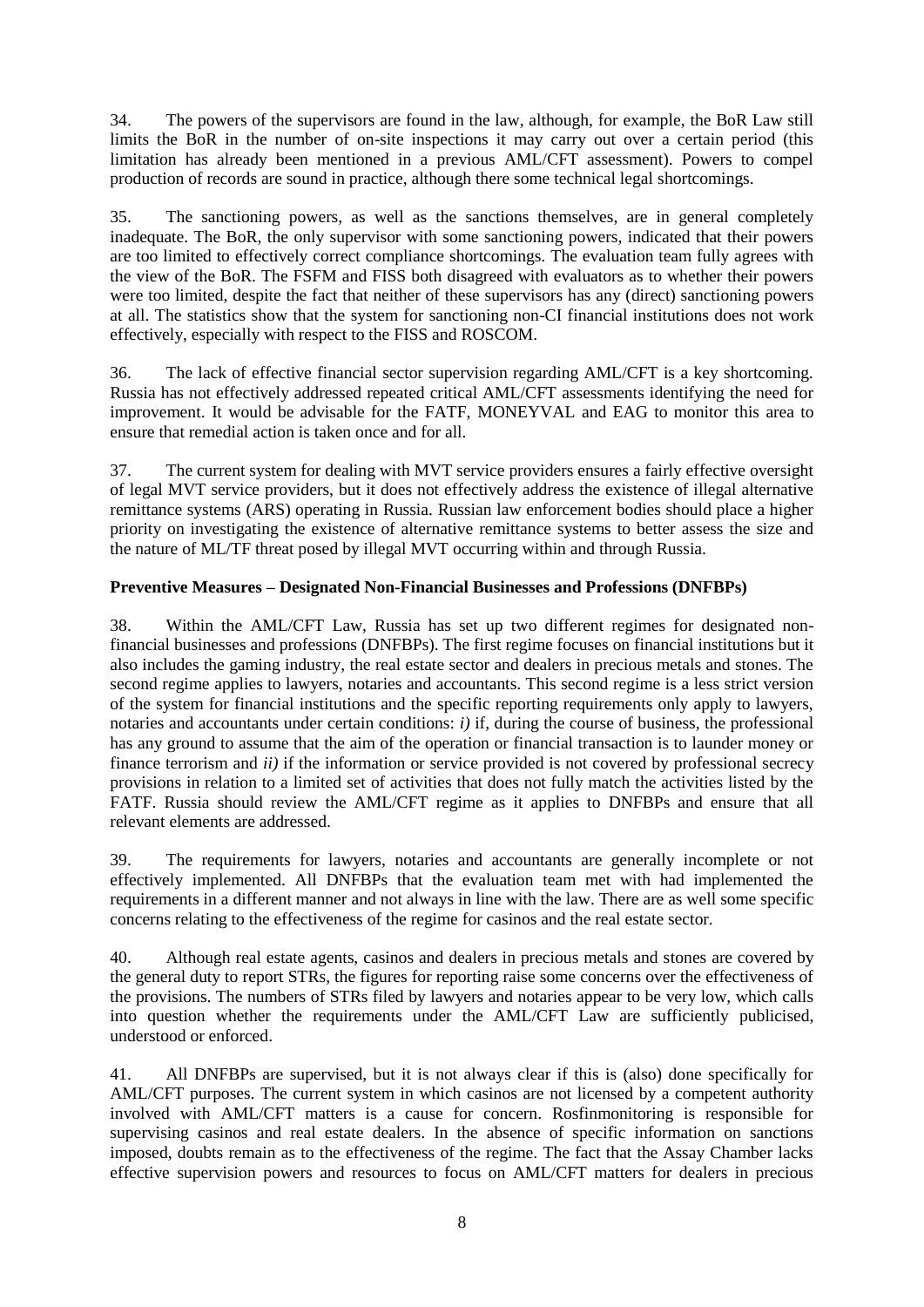metals and stones is overwhelming. The supervision of lawyers, notaries and accountants concentrates on matters relating to professional practice and observance of federal legislation, including in theory, AML/CFT.

42. Russia is to be commended for identifying pawnshops, operational leasing companies and non-casino gambling enterprises as designated entities under the AML/CFT Law. Russia may also want to consider the ML risk posed by the proliferation of high value and luxury goods providers.

## **Legal Persons and Arrangements & Non-Profit Organisations**

43. There are no bearer shares in Russia, nor are there any trusts or other similar legal arrangements.

44. All legal entities and individual businesses are required to register or update their registration at the moment of their establishment, reorganisation and liquidation as well as when any changes to the constituent documents are introduced. The law describes the data that have to be submitted to the registry which is maintained by the tax authorities. Information is publicly available, except for certain types of information that is only available to the state authorities. Information on beneficial ownership and control of legal persons as required by the FATF Recommendations is not registered or readily available to any state authorities.

45. According to the Russian authorities, the overwhelming majority of money laundering schemes are associated to a certain extent with "one-day" firms – commercial organisations registered under the names of non-existent persons without intention to perform any real commercial activity. The evaluators believe that the lack of information on beneficial ownership and control of legal persons in accordance with the FATF Recommendations is the root cause of the problem. The evaluators strongly believe that if there were effective procedures in place to gather and maintain such information, the problem with the "one-day" firms would be resolved to a large extent.

46. The Russian authorities have undertaken a superficial review of the NPO sector with an aim to determine its vulnerability to terrorist financing. While the Russian authorities seem to be of the view that the system in place is quite tough, most of the provisions involve basic registration provisions that are in place for all legal entities in Russia, including commercial legal entities. There is limited outreach to the NPO sector to provide guidance, but more needs to be done. The authorities should set up a more comprehensive and efficient system that focuses on real potential vulnerabilities and to share information to target abuse.

# **National and International Co-Operation**

47. Russia appears to have mechanisms in place to review the effectiveness of its AML/CFT system, since new policy and legislative proposals are developed and implemented on an ongoing basis. However, the evaluation team also noted that the valuable findings of reports such as the National AML/CFT Strategy Paper and policy-oriented typologies reports by Rosfinmonitoring have had a rather limited effect in areas outside the control of Rosfinmonitoring, such as compliance with Recommendation 33 and Special Recommendations III and IX. While Rosfinmonitoring already has overall responsibility for the implementation of the FATF (Special) Recommendations, the evaluation team would recommend that it should also be given the necessary powers to ensure improved implementation.

48. Russia has implemented the Vienna and Palermo Conventions and almost fully implemented the Terrorist Financing convention. There are gaps in implementing UNSCRs 1267, 1373 and successor resolutions.

49. Russia is able to provide various forms of mutual legal assistance on the basis of the provisions of the CCP and the AML/CFT Law. Mutual Legal Assistance (MLA) is provided on the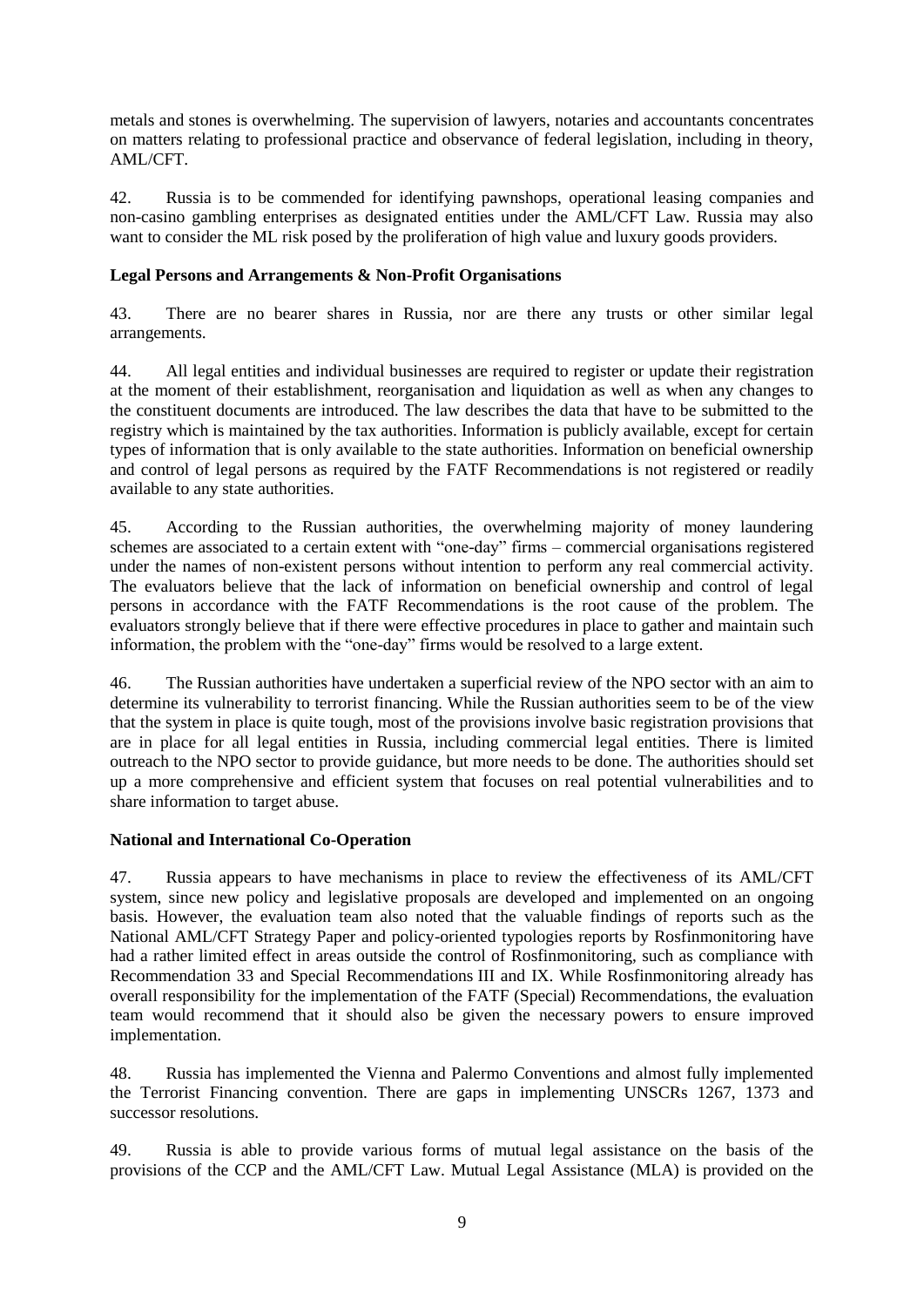basis of international agreements or on a reciprocal basis and is generally sound. Russia is party to a large number of bilateral and multilateral mutual legal assistance treaties. Recommendations 37 and 38 are fully implemented. In the course of the assessment, the team received information from FATF, MONEYVAL, EAG and members of other FSRBs that improvements were warranted in responding more expeditiously to mutual legal assistance requests. There also appears to be a stark difference in extradition practice in relation to non-CIS countries (the numbers seem unnecessarily low, perhaps indicating less co-operation in this area). Russia is however to be commended for the high number of requests to and from CIS countries. There are no issues in relation to other forms of international cooperation.

## **Resources and Statistics**

50. Not all authorities keep quality statistics. While Russian authorities generally seem to have sufficient staff (based on the numbers provided), the number of staff specifically devoted to AML/CFT is generally too low.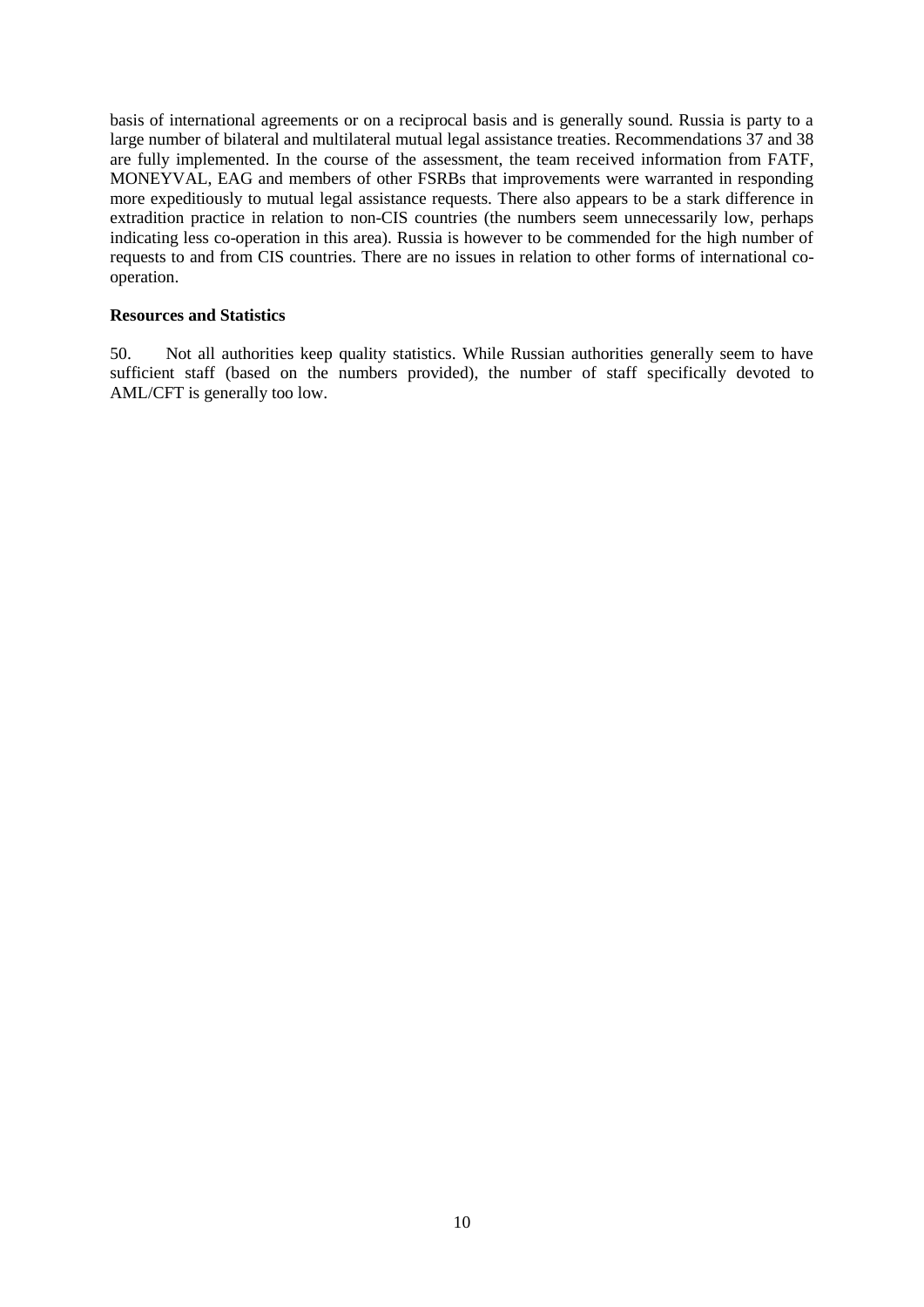## **TABLE: RATINGS OF COMPLIANCE WITH FATF RECOMMENDATIONS**

The rating of compliance vis-à-vis the FATF Recommendations should be made according to the four levels of compliance mentioned in the 2004 Methodology (Compliant (C), Largely Compliant (LC), Partially Compliant (PC), Non-Compliant (NC), or could, in exceptional cases, be marked as not applicable  $(N/A)$ .

| <b>Forty</b><br><b>Recommendations</b>                        | Rating          | Summary of factors underlying rating                                                                                                                                                                                                                                                                                                                                                                                                                                                                                                                                                                                                                                                                                                                                                                                                           |
|---------------------------------------------------------------|-----------------|------------------------------------------------------------------------------------------------------------------------------------------------------------------------------------------------------------------------------------------------------------------------------------------------------------------------------------------------------------------------------------------------------------------------------------------------------------------------------------------------------------------------------------------------------------------------------------------------------------------------------------------------------------------------------------------------------------------------------------------------------------------------------------------------------------------------------------------------|
| <b>Legal systems</b>                                          |                 |                                                                                                                                                                                                                                                                                                                                                                                                                                                                                                                                                                                                                                                                                                                                                                                                                                                |
| R.1 ML offence                                                | LC              | Russia has not established offences of insider trading and stock<br>$\bullet$<br>market manipulation.                                                                                                                                                                                                                                                                                                                                                                                                                                                                                                                                                                                                                                                                                                                                          |
| R.2 ML offence -<br>mental element and<br>corporate liability | LC              | Russia has not established criminal liability for legal persons.<br>$\bullet$                                                                                                                                                                                                                                                                                                                                                                                                                                                                                                                                                                                                                                                                                                                                                                  |
| R.3 Confiscation and<br>provisional<br>measures               | C               | This Recommendation is fully observed.<br>$\bullet$                                                                                                                                                                                                                                                                                                                                                                                                                                                                                                                                                                                                                                                                                                                                                                                            |
| <b>Preventive measures</b>                                    |                 |                                                                                                                                                                                                                                                                                                                                                                                                                                                                                                                                                                                                                                                                                                                                                                                                                                                |
| R.4 Secrecy laws<br>consistent with the<br>Recommendations    | С               | This Recommendation is fully observed<br>$\bullet$                                                                                                                                                                                                                                                                                                                                                                                                                                                                                                                                                                                                                                                                                                                                                                                             |
| R.5 Customer due<br>diligence                                 | PC              | No specific prohibition on maintaining existing accounts in fictitious<br>$\bullet$<br>names.<br>No requirement to conduct CDD if suspicion of ML/TF if one of the<br>$\bullet$<br>exemptions of AML/CFT Law article 7 clause 1.1 applies.<br>No requirement in Law or Regulation for dealing with doubts about<br>$\bullet$<br>veracity.<br>Lack of clarity and effectiveness in respect of beneficial ownership<br>$\bullet$<br>requirements.<br>Lack of clarity in relation to ongoing due diligence.<br>No direct requirement to establish nature and intended purpose of<br>business relationship.<br>Doubts about clarity and effectiveness of requirements relating to<br>٠<br>SDD and EDD.<br>Timing of verification - no measures for non-CIs.<br>٠<br>Failure to complete CDD - measures for non-CIs only extend to ID.<br>$\bullet$ |
| R.6 Politically<br>exposed persons<br>R.7 Correspondent       | PC<br><b>PC</b> | Definition of PEPs does not extend to those who have been<br>$\bullet$<br>entrusted with public functions.<br>No requirement for obtaining approval from senior management for<br>$\bullet$<br>existing customers found to be PEPs.<br>Lack of clarity relating to establishing source of wealth and enhanced<br>$\bullet$<br>ongoing due diligence.<br>Beneficial ownership is not covered.<br>$\bullet$<br>No information on effectiveness.<br>٠<br>No specific requirement to understand nature of respondent's<br>$\bullet$                                                                                                                                                                                                                                                                                                                |
| banking                                                       |                 | business or determine quality of supervision.<br>No requirement to ascertain if respondent has been subject of ML/TF<br>٠<br>investigation.<br>Nothing specific requiring a judgement on effectiveness of<br>respondent AML/CFT system.                                                                                                                                                                                                                                                                                                                                                                                                                                                                                                                                                                                                        |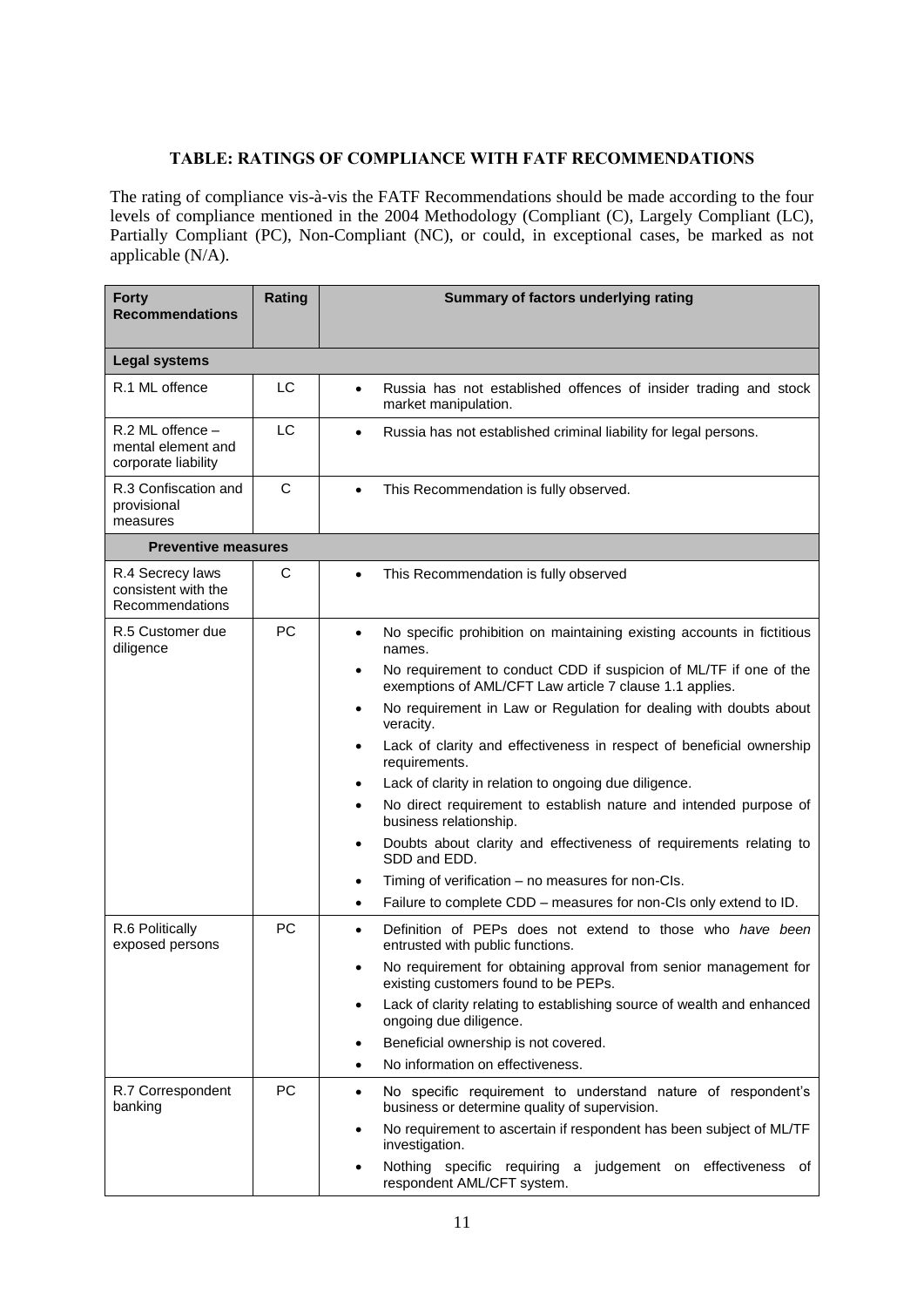| <b>Forty</b><br><b>Recommendations</b>                    | Rating    | Summary of factors underlying rating                                                                                                                                                                                                                                                                                                                                                                                                                                                                                                                                                                         |
|-----------------------------------------------------------|-----------|--------------------------------------------------------------------------------------------------------------------------------------------------------------------------------------------------------------------------------------------------------------------------------------------------------------------------------------------------------------------------------------------------------------------------------------------------------------------------------------------------------------------------------------------------------------------------------------------------------------|
| R.8 New<br>technologies & non<br>face-to-face<br>business | <b>PC</b> | Requirements for new technologies limited to internet banking.<br>$\bullet$<br>No requirements for non face-to-face transactions except for CIs.<br>$\bullet$                                                                                                                                                                                                                                                                                                                                                                                                                                                |
| R.9 Third parties and<br>introducers                      | N/A       | This recommendation is not applicable (financial institutions are<br>$\bullet$<br>legally not permitted to rely on intermediaries or third parties).                                                                                                                                                                                                                                                                                                                                                                                                                                                         |
| R.10 Record keeping                                       | LC        | Account files and business correspondence do not have to be kept<br>$\bullet$<br>for a minimum of five years from the termination of the account or the<br>business relationship.                                                                                                                                                                                                                                                                                                                                                                                                                            |
|                                                           |           | "Timely access" is not required by law or regulation.<br>$\bullet$                                                                                                                                                                                                                                                                                                                                                                                                                                                                                                                                           |
| R.11 Unusual<br>transactions                              | PC        | No requirement for FIs to examine as far as possible the background<br>$\bullet$<br>and purpose of all unusual transactions.                                                                                                                                                                                                                                                                                                                                                                                                                                                                                 |
|                                                           |           | No requirement for FIs to set forth the findings of such examinations<br>$\bullet$<br>in writing.                                                                                                                                                                                                                                                                                                                                                                                                                                                                                                            |
|                                                           |           | No specific requirement for FIs to keep such findings available for<br>$\bullet$<br>competent authorities and auditors for at least five years.                                                                                                                                                                                                                                                                                                                                                                                                                                                              |
|                                                           |           | Lack of effectiveness, especially in the non CI sector.<br>$\bullet$                                                                                                                                                                                                                                                                                                                                                                                                                                                                                                                                         |
| $R.12$ DNFBP – R.5,                                       | PC        | Applying R.5                                                                                                                                                                                                                                                                                                                                                                                                                                                                                                                                                                                                 |
| $6, 8-11$                                                 |           | Casinos/Real Estate Agents/Dealers in Precious metals and stones<br>$-$ similar technical omissions as recorded under R 5. In particular:                                                                                                                                                                                                                                                                                                                                                                                                                                                                    |
|                                                           |           | No requirement for dealing with doubts about veracity of<br>$\circ$<br>previously obtained information.<br>Lack of clarity and effectiveness in respect of beneficial<br>$\circ$<br>ownership requirements.<br>Lack of clarity in relation to ongoing due diligence.<br>$\circ$<br>Doubts about clarity and effectiveness of requirements<br>$\circ$<br>relating to SDD and EDD.<br>Timing of verification - no requirements.<br>$\circ$<br>Failure to complete CDD requirements limited to failure to<br>$\circ$<br>carry out customer ID.<br>Concerns about effectiveness in the casino sector.<br>$\circ$ |
|                                                           |           | Lawyers/notaries/accountants                                                                                                                                                                                                                                                                                                                                                                                                                                                                                                                                                                                 |
|                                                           |           | CDD requirements only relate to ID.<br>$\circ$                                                                                                                                                                                                                                                                                                                                                                                                                                                                                                                                                               |
|                                                           |           | Applying R.6                                                                                                                                                                                                                                                                                                                                                                                                                                                                                                                                                                                                 |
|                                                           |           | Lawyers/notaries/accountants: New provisions do not apply.<br>All other entities: similar omissions as recorded under R 6.                                                                                                                                                                                                                                                                                                                                                                                                                                                                                   |
|                                                           |           | Applying R.8                                                                                                                                                                                                                                                                                                                                                                                                                                                                                                                                                                                                 |
|                                                           |           | Casinos: requirements limited to prohibition of gambling via the<br>$\bullet$<br>internet.                                                                                                                                                                                                                                                                                                                                                                                                                                                                                                                   |
|                                                           |           | All other entities: no requirements except the need to personally<br>identify all natural persons.                                                                                                                                                                                                                                                                                                                                                                                                                                                                                                           |
|                                                           |           | Applying R.9                                                                                                                                                                                                                                                                                                                                                                                                                                                                                                                                                                                                 |
|                                                           |           | N/A                                                                                                                                                                                                                                                                                                                                                                                                                                                                                                                                                                                                          |
|                                                           |           | Applying R.10                                                                                                                                                                                                                                                                                                                                                                                                                                                                                                                                                                                                |
|                                                           |           | Casinos/Real Estate Agents/Dealers in Precious metals and stones<br>$\bullet$<br>Similar omissions as recorded under R 10.<br>$\circ$                                                                                                                                                                                                                                                                                                                                                                                                                                                                        |
|                                                           |           | Lawyers/notaries/accountants                                                                                                                                                                                                                                                                                                                                                                                                                                                                                                                                                                                 |
|                                                           |           | No requirement to keep records except for those relating to ID.                                                                                                                                                                                                                                                                                                                                                                                                                                                                                                                                              |
|                                                           |           | Applying R.11                                                                                                                                                                                                                                                                                                                                                                                                                                                                                                                                                                                                |
|                                                           |           | All designated assessed sectors                                                                                                                                                                                                                                                                                                                                                                                                                                                                                                                                                                              |
|                                                           |           | Similar omissions as recorded under R 11, practice<br>$\circ$<br>suggests concentration on factors which give rise to the                                                                                                                                                                                                                                                                                                                                                                                                                                                                                    |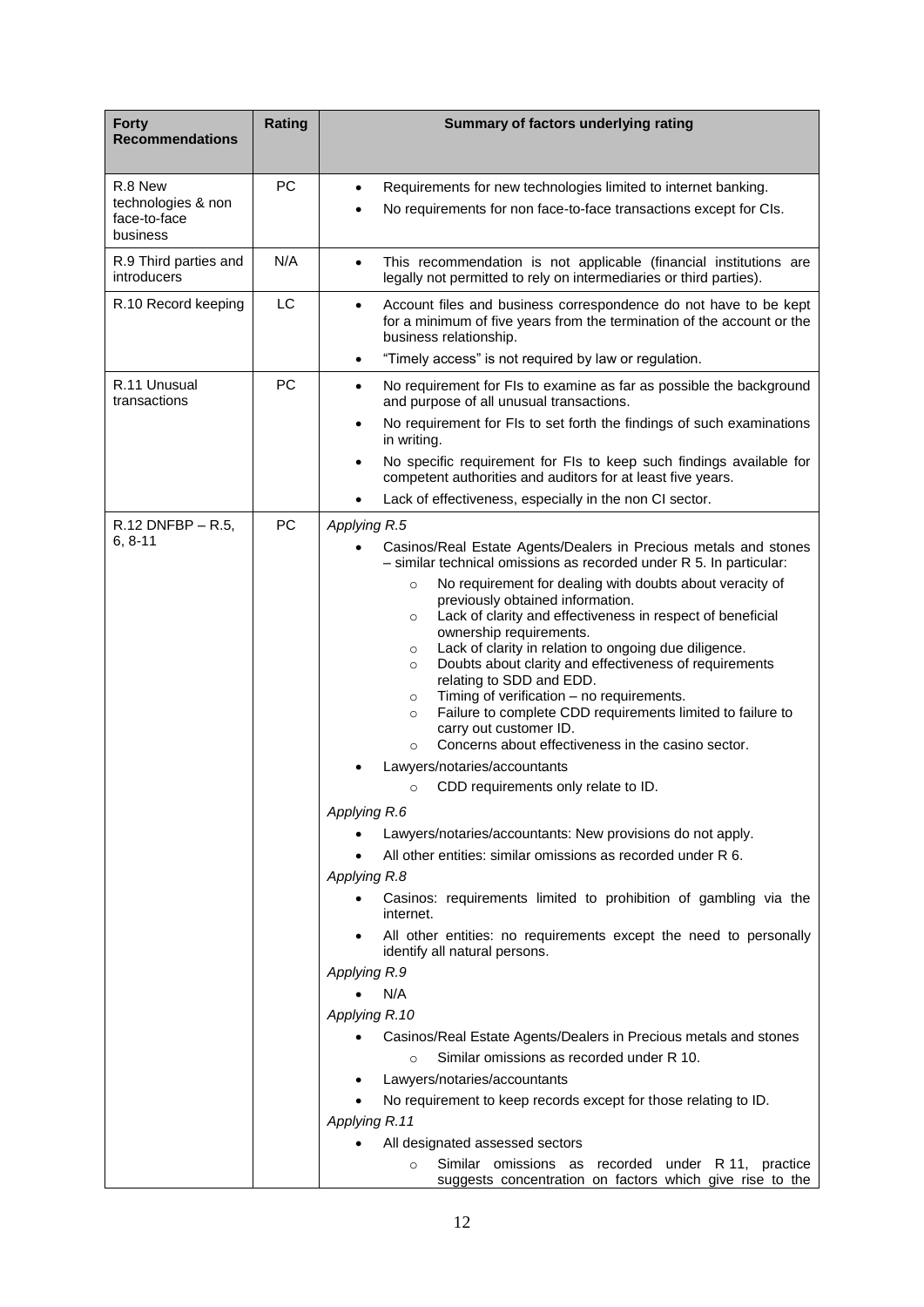| <b>Forty</b><br><b>Recommendations</b>           | Rating    | Summary of factors underlying rating                                                                                                                                                                              |
|--------------------------------------------------|-----------|-------------------------------------------------------------------------------------------------------------------------------------------------------------------------------------------------------------------|
|                                                  |           | submission of STRs.                                                                                                                                                                                               |
|                                                  |           | All Recommendations: TCSPs are not covered.                                                                                                                                                                       |
|                                                  |           | Accountants - no information on effectiveness.<br>$\bullet$                                                                                                                                                       |
| R.13 Suspicious<br>transaction reporting         | LC        | No STR requirement in cases possibly involving insider trading and<br>$\bullet$<br>market manipulation.                                                                                                           |
|                                                  |           | No general STR requirement for attempted transactions by<br>$\bullet$<br>occasional customers.                                                                                                                    |
|                                                  |           | Shortcoming in the criminalisation for terrorist financing limits the<br>٠<br>reporting obligation.                                                                                                               |
|                                                  |           | Lack of effectiveness, specifically relating to the TF STR system.<br>$\bullet$                                                                                                                                   |
| R.14 Protection & no<br>tipping-off              | <b>PC</b> | Fls themselves and their directors are not covered by the safe<br>$\bullet$<br>harbour provision and the tipping off prohibition.                                                                                 |
| R.15 Internal<br>controls, compliance<br>& audit | PC        | Internal control procedures governing terrorism financing lack a<br>$\bullet$<br>comprehensive treatment of CFT, focusing almost exclusively on a<br>"list-based" approach.                                       |
|                                                  |           | Training programmes of FIs focus too heavily on legal requirements<br>$\bullet$<br>under the AML/CFT Law, rather than on practical case studies of ML<br>and TF, diminishing the effectiveness of the programmes. |
|                                                  |           | Screening programmes are not broad enough, do not cover all<br>$\bullet$<br>personnel and do not focus on country specific risks, diminishing the<br>effectiveness of the programmes.                             |
|                                                  |           | Russia Post could not demonstrate effective implementation of<br>$\bullet$<br>internal control programmes at all branches.                                                                                        |
| R.16 DNFBP - R.13-                               | PC        | Applying R.13                                                                                                                                                                                                     |
| 15 & 21                                          |           | Similar<br>technical<br>under<br>those<br>recorded<br>concerns<br>to<br>Recommendation 13.                                                                                                                        |
|                                                  |           | Casinos: Inconsistent levels of reporting lead to some doubts about<br>$\bullet$<br>effectiveness.                                                                                                                |
|                                                  |           | Real estate agents: Historically, relatively few STRs submitted.<br>$\bullet$                                                                                                                                     |
|                                                  |           | Dealers in precious metals and stones: Large sector with relatively<br>$\bullet$<br>few STRs; lack of clarity as to how many STRs relate to the sector<br>covered by the FATF definition.                         |
|                                                  |           | Lawyers/notaries: Few STRs in this sector give rise to concerns over<br>٠<br>effectiveness.                                                                                                                       |
|                                                  |           | Accountants - No specific information received.                                                                                                                                                                   |
|                                                  |           | Applying R.14                                                                                                                                                                                                     |
|                                                  |           | Similar technical concerns to those recorded under Recommendation<br>14.                                                                                                                                          |
|                                                  |           | Applying R.15                                                                                                                                                                                                     |
|                                                  |           | Casinos/real estate agents/dealers in precious metals and stones –<br>$\bullet$<br>similar technical concerns to those recorded under Recommendation<br>15, and overall doubts about effectiveness.               |
|                                                  |           | Lawyers/notaries/accountants - Doubts about effectiveness given<br>the lack of AML/CFT supervision of lawyers and accountants and<br>lack of information about supervision of notaries.                           |
|                                                  |           | Applying R.21                                                                                                                                                                                                     |
|                                                  |           | No relevant requirements.<br>All Recommendations: TCSPs are not covered.                                                                                                                                          |
|                                                  |           | Accountants – no information on effectiveness.<br>٠                                                                                                                                                               |
| R.17 Sanctions                                   | <b>PC</b> |                                                                                                                                                                                                                   |
|                                                  |           | Maximum fines that can be imposed by the BoR are too low.<br>$\bullet$<br>Article 15.27 Code of Administrative Offences is not sufficiently                                                                       |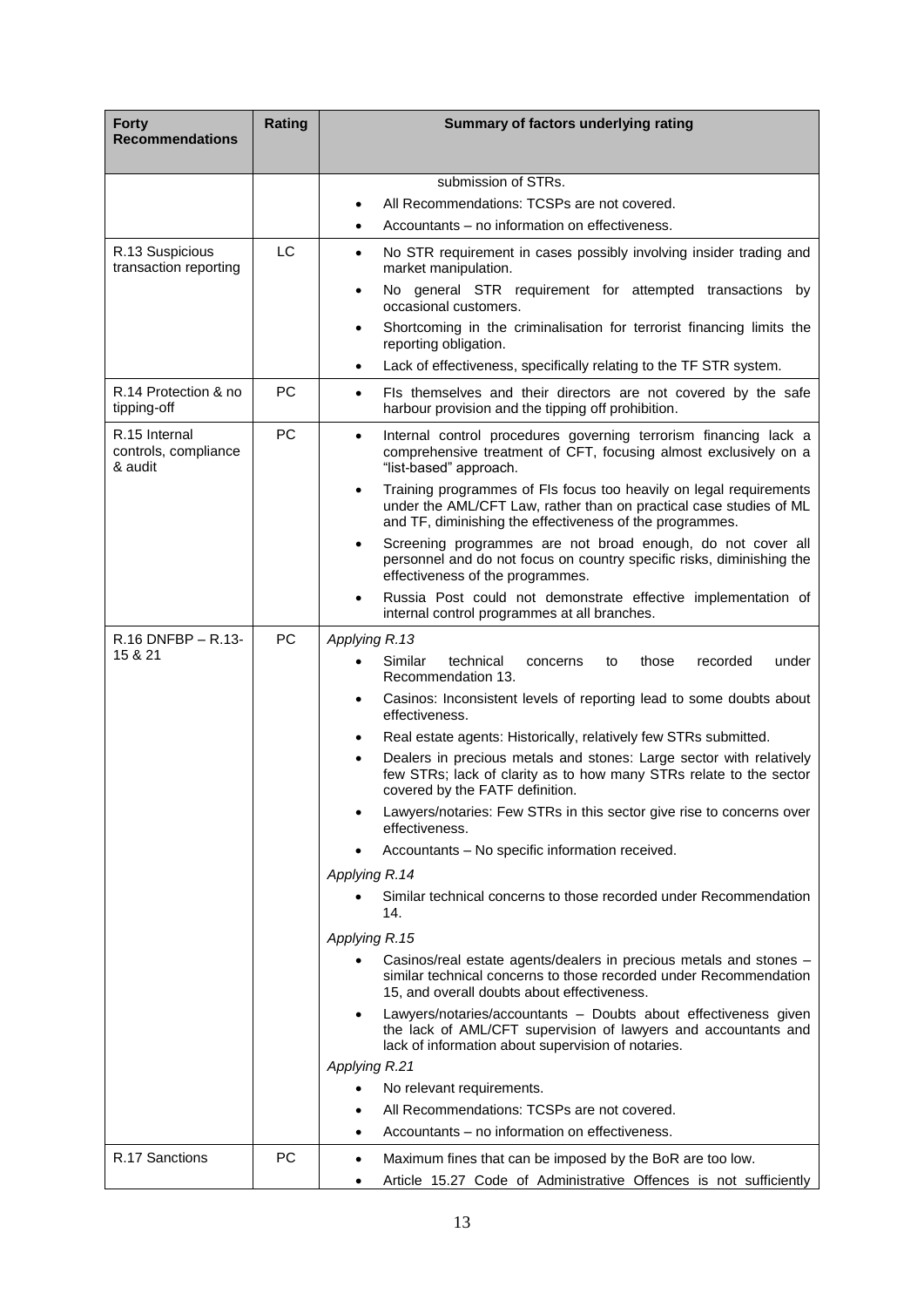| <b>Forty</b><br><b>Recommendations</b>                 | Rating       | Summary of factors underlying rating                                                                                                                                                                                                                                                                            |
|--------------------------------------------------------|--------------|-----------------------------------------------------------------------------------------------------------------------------------------------------------------------------------------------------------------------------------------------------------------------------------------------------------------|
|                                                        |              |                                                                                                                                                                                                                                                                                                                 |
|                                                        |              | broad.<br>Maximum fines against officials of financial institutions are too low.<br>٠                                                                                                                                                                                                                           |
|                                                        |              | No powers for supervisors (other than the BoR) to replace directors /<br>$\bullet$<br>senior management.                                                                                                                                                                                                        |
|                                                        |              | No powers for the BoR, the FSFM, the FISS and ROSCOM to<br>$\bullet$<br>withdraw a licence when the owners are convicted of a relevant<br>criminal or economic offence.                                                                                                                                         |
|                                                        |              | System to sanction financial institutions other than credit institutions<br>$\bullet$<br>is not effective.                                                                                                                                                                                                      |
| R.18 Shell banks                                       | $\mathsf{C}$ | This Recommendation is fully observed.<br>$\bullet$                                                                                                                                                                                                                                                             |
| R.19 Other forms of<br>reporting                       | $\mathsf{C}$ | This Recommendation is fully observed.<br>$\bullet$                                                                                                                                                                                                                                                             |
| R.20 Other NFBP &<br>secure transaction<br>techniques  | $\mathsf{C}$ | This Recommendation is fully observed.<br>$\bullet$                                                                                                                                                                                                                                                             |
| R.21 Special<br>attention for higher<br>risk countries | PC           | No requirement for financial institutions to give special attention to<br>$\bullet$<br>business relationships and transactions with persons from or in<br>countries which do not or insufficiently apply the FATF<br>Recommendations.                                                                           |
|                                                        |              | No requirement to examine as far as possible the background and<br>$\bullet$<br>purpose of such business relationships and transactions, to set forth<br>the findings of such examinations in writing and to keep such<br>findings available for competent authorities and auditors for at least<br>five years. |
| R.22 Foreign<br>branches &<br>subsidiaries             | <b>NC</b>    | The legal and regulatory framework does not consistently apply the<br>$\bullet$<br>requirement to abide by Russian AML/CFT Laws and regulations to<br>both foreign branches and subsidiaries.                                                                                                                   |
|                                                        |              | Existing guidance on foreign operations of CIs applies only to<br>$\bullet$<br>prudential risks, not to AML/CFT requirements.                                                                                                                                                                                   |
|                                                        |              | There is no requirement for increased vigilance over foreign<br>$\bullet$<br>operations in jurisdictions that do not or insufficiently apply FATF<br>recommendations.                                                                                                                                           |
|                                                        |              | There is no specific requirement to inform the Russian regulator<br>$\bullet$<br>when a foreign branch, subsidiary or representative office is unable<br>to observe appropriate AML/CFT measures.                                                                                                               |
|                                                        |              | Foreign operations of non-credit FIs are not covered by the existing<br>$\bullet$<br>regulatory regime, thus effectiveness of the current legal framework<br>cannot be assessed.                                                                                                                                |
| R.23 Regulation,<br>supervision and                    | PC           | provisions<br>No.<br>to<br>prevent criminals from<br>becoming<br>major<br>$\bullet$<br>shareholders in a non-banking financial institution.                                                                                                                                                                     |
| monitoring                                             |              | Inadequate threshold with respect to major shareholders of credit<br>$\bullet$<br>institutions.                                                                                                                                                                                                                 |
|                                                        |              | Inadequate provision regarding persons having a controlling interest<br>$\bullet$<br>with respect to a credit institution.                                                                                                                                                                                      |
|                                                        |              | No fit and proper requirement regarding leasing companies and the<br>$\bullet$<br>members of the board of a life insurance company or an insurance<br>broker.                                                                                                                                                   |
|                                                        |              | No fit and proper test and general lack of effectiveness regarding the<br>$\bullet$<br>system to register and supervise organisations providing MVT<br>services according to article 13.1 Banking Law.                                                                                                          |
|                                                        |              | Lack of effectiveness with respect to the supervision of the FSFM,<br>$\bullet$<br>the FISS and ROSCOM.                                                                                                                                                                                                         |
| R.24 DNFBP -<br>regulation,                            | PC           | No current AML/CFT licensing regime by an AML/CFT competent<br>$\bullet$                                                                                                                                                                                                                                        |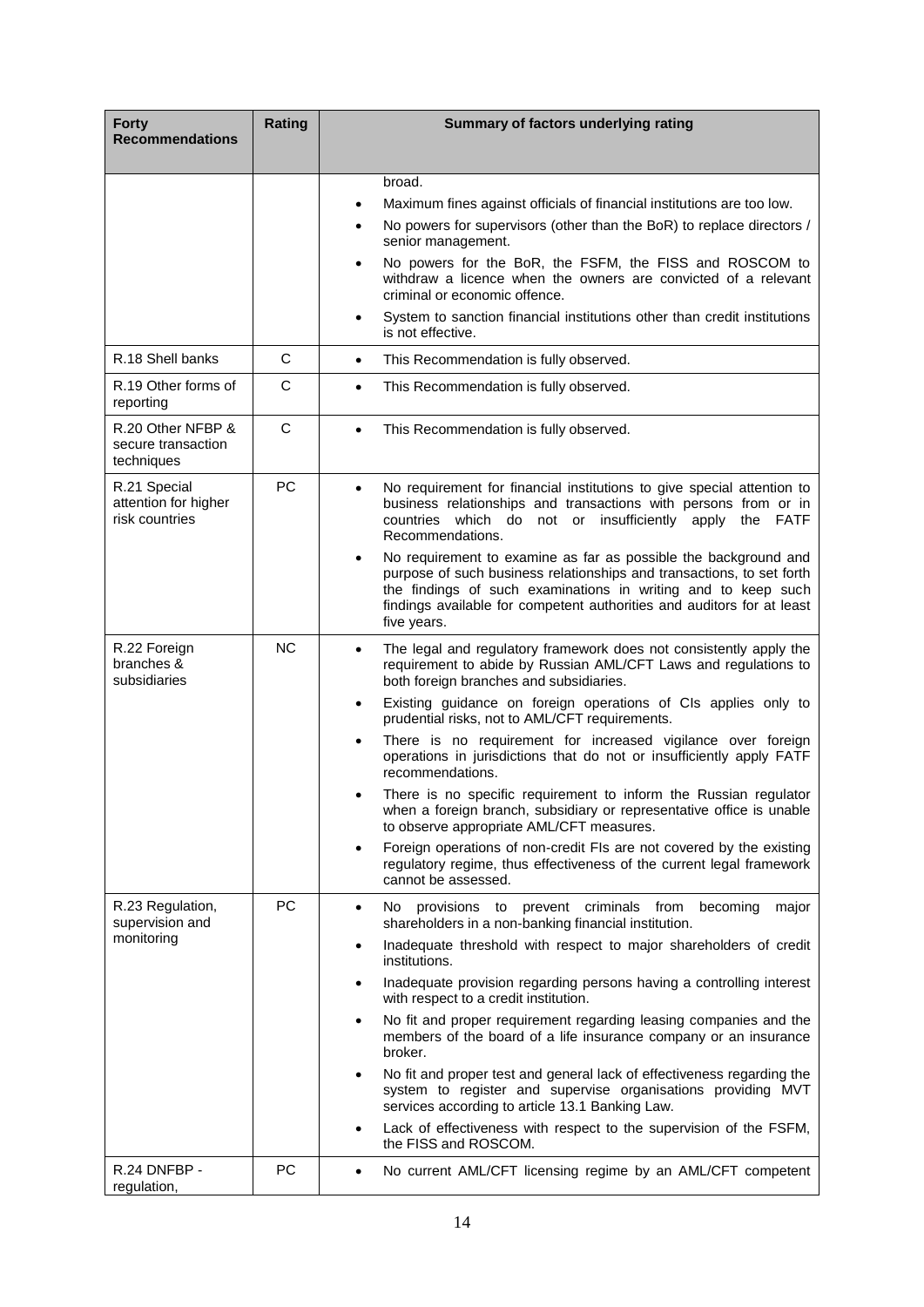| <b>Forty</b><br><b>Recommendations</b>     | Rating       | Summary of factors underlying rating                                                                                                                                                                                                                      |
|--------------------------------------------|--------------|-----------------------------------------------------------------------------------------------------------------------------------------------------------------------------------------------------------------------------------------------------------|
| supervision and                            |              | authority for casinos.                                                                                                                                                                                                                                    |
| monitoring                                 |              | No measures to prevent criminals holding an interest in a casino.<br>$\bullet$                                                                                                                                                                            |
|                                            |              | Limited number of focused supervisory visits to real estate agents.                                                                                                                                                                                       |
|                                            |              | As reported on-site, supervisory activity for casinos does not appear<br>$\bullet$<br>to be proportionate to the perceived risks identified by the supervisor.                                                                                            |
|                                            |              | Monitoring of lawyers is remote and not specific to AML/CFT.<br>$\bullet$                                                                                                                                                                                 |
|                                            |              | No details of specific AML/CFT monitoring of notaries.                                                                                                                                                                                                    |
|                                            |              | Assay Chamber does not consider itself to have adequate powers.                                                                                                                                                                                           |
|                                            |              | Assay Chamber has relatively few AML/CFT specialists to supervise<br>25 000 firms.                                                                                                                                                                        |
|                                            |              | General lack of specific information to assess effectiveness of the<br>$\bullet$<br>sanctions regime relating to DNFBPs.                                                                                                                                  |
|                                            |              | TCSPs not covered.                                                                                                                                                                                                                                        |
| R.25 Guidelines &<br>Feedback              | <b>PC</b>    | Insufficient and ineffective guidance to FIs, beyond an explanation of<br>$\bullet$<br>the law.                                                                                                                                                           |
|                                            |              | No case-by-case feedback beyond the acknowledgement of the<br>$\bullet$<br>receipt of the STR.                                                                                                                                                            |
|                                            |              | Limited feedback given to the dealers in precious metals and stones,<br>$\bullet$<br>lawyers and notaries.                                                                                                                                                |
|                                            |              | No information about feedback given to accountants.                                                                                                                                                                                                       |
| Institutional and other measures           |              |                                                                                                                                                                                                                                                           |
| R.26 The FIU                               | C            | This Recommendation is fully observed.<br>$\bullet$                                                                                                                                                                                                       |
| R.27 Law<br>enforcement<br>authorities     | LC.          | The discretionary powers of the Prosecution Authority to transfer a<br>$\bullet$<br>case from one law enforcement to another may lead to a lack of<br>clear distribution of money laundering cases among law enforcement<br>bodies (effectiveness issue). |
|                                            |              | Corruption has an impact on the effectiveness of the system.<br>$\bullet$                                                                                                                                                                                 |
|                                            |              | Some designated law enforcement bodies do not appear to have<br>$\bullet$<br>sufficient knowledge of the ML provisions.                                                                                                                                   |
| R.28 Powers of<br>competent<br>authorities | $\mathsf{C}$ | This Recommendation is fully observed.<br>$\bullet$                                                                                                                                                                                                       |
| R.29 Supervisors                           | <b>PC</b>    | Limitation on the BoR for conducting on-site AML/CFT inspections.<br>$\bullet$                                                                                                                                                                            |
|                                            |              | FISS not able to compel and obtain access to information protected<br>$\bullet$<br>by banking secrecy.                                                                                                                                                    |
|                                            |              | Maximum fines against credit institutions are too low.<br>$\bullet$                                                                                                                                                                                       |
|                                            |              | No power for the BoR to fine directors or senior management.<br>$\bullet$                                                                                                                                                                                 |
|                                            |              | No powers for the FSFM, the FISS and ROSCOM to impose fines on<br>$\bullet$<br>financial institutions and directors / senior management and to<br>replace directors / senior management.                                                                  |
|                                            |              | No powers for the BoR, the FSFM, the FISS, ROSCOM and<br>$\bullet$<br>Rosfinmonitoring to withdraw a licence when the owners are<br>convicted of a relevant criminal or economic offence.                                                                 |
|                                            |              | System to sanction financial institutions other than credit institutions<br>$\bullet$<br>is not effective.                                                                                                                                                |
|                                            |              | Lack of clarity with respect to ROSCOM's competence to carry out<br>$\bullet$<br>on-site inspections related to the full set of AML/CFT requirements<br>and to compel production of records.                                                              |
| R.30 Resources,<br>integrity and training  | <b>PC</b>    | For a majority of regional offices and for a majority of law<br>$\bullet$<br>enforcement and supervisory agencies, the number of staff<br>specifically devoted to AML/CFT issues is low, or was difficult to                                              |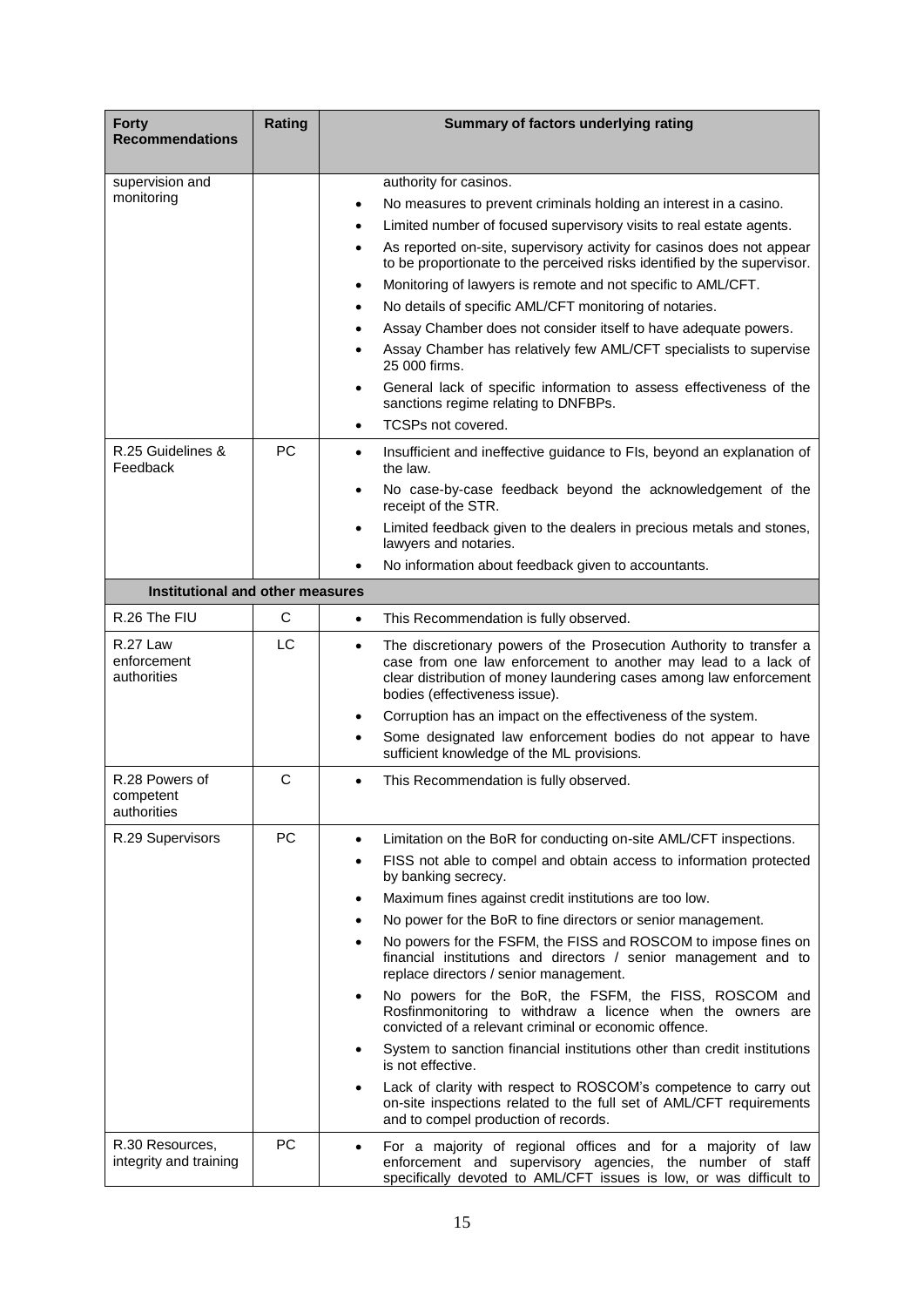| <b>Forty</b><br><b>Recommendations</b>              | Rating       | Summary of factors underlying rating                                                                                                                                                                                                                               |
|-----------------------------------------------------|--------------|--------------------------------------------------------------------------------------------------------------------------------------------------------------------------------------------------------------------------------------------------------------------|
|                                                     |              | assess.                                                                                                                                                                                                                                                            |
| R.31 National co-<br>operation                      | LC           | Law enforcement agencies and supervisors do not adequately co-<br>$\bullet$<br>operate on the operational-level with respect to potential systemic<br>vulnerabilities such as illegal money and value transfer services.                                           |
| R.32 Statistics                                     | LC           | Not all authorities keep quality statistics on matters relevant to the<br>$\bullet$<br>effectiveness and efficiency of the system.                                                                                                                                 |
| R.33 Legal persons<br>- beneficial owners           | РC           | None of the existing systems achieve adequate transparency<br>$\bullet$<br>regarding the beneficial ownership and control of legal persons.                                                                                                                        |
| R.34 Legal<br>arrangements-<br>beneficial owners    | N/A          | This recommendation is not applicable.<br>$\bullet$                                                                                                                                                                                                                |
| <b>International Co-operation</b>                   |              |                                                                                                                                                                                                                                                                    |
| R.35 Conventions                                    | LC           | TF Convention: article $2(1)(a)$ – theft of nuclear material is not<br>$\bullet$<br>covered.                                                                                                                                                                       |
| R.36 Mutual legal<br>assistance (MLA)               | LC           | No reliable statistics provided to show effectiveness of the system.<br>$\bullet$<br>Feedback from other FATF and FATF-style Regional Bodies shows<br>$\bullet$<br>delay in answering MLA requests.                                                                |
| R.37 Dual criminality                               | C            | This Recommendation is fully observed.<br>$\bullet$                                                                                                                                                                                                                |
| R.38 MLA on<br>confiscation and<br>freezing         | C            | This Recommendation is fully observed.<br>$\bullet$                                                                                                                                                                                                                |
| R.39 Extradition                                    | LC           | Deficiencies noted in relation to the criminalisation of ML and TF may<br>$\bullet$<br>prove to be an obstacle in executing extradition requests.<br>The effectiveness of the extradition system to and from non-CIS<br>$\bullet$<br>countries should be enhanced. |
| R.40 Other forms of<br>co-operation                 | $\mathsf{C}$ | This Recommendation is fully observed.<br>$\bullet$                                                                                                                                                                                                                |
| <b>Nine Special Recommendations</b>                 |              |                                                                                                                                                                                                                                                                    |
| SR.I Implement UN<br>instruments                    | LC           | TF Convention: Article $2(1)(a)$ – theft of nuclear material is not<br>$\bullet$<br>covered.                                                                                                                                                                       |
|                                                     |              | UNSCRs 1267, 1373 and successor resolutions have been<br>٠<br>implemented insufficiently.                                                                                                                                                                          |
| <b>SR.II Criminalise</b><br>terrorist financing     | LC           | The terrorist financing offence does not extend to the theft of nuclear<br>$\bullet$<br>material, as required in the UN Convention for the Suppression of<br>the Financing of Terrorism.                                                                           |
|                                                     |              | Russia has not established criminal liability for legal persons.<br>$\bullet$                                                                                                                                                                                      |
| SR.III Freeze and<br>confiscate terrorist<br>assets | PC           | Reliance on the criminal justice system risks creating problems with<br>$\bullet$<br>the effective implementation of UNSCR 1373.                                                                                                                                   |
|                                                     |              | Russia does not have a national mechanism to examine and give<br>$\bullet$<br>effect to freezing actions taken by other countries.                                                                                                                                 |
|                                                     |              | Russia does not have an effective and publicly-known mechanism<br>$\bullet$<br>for the purpose of considering de-listing requests.                                                                                                                                 |
|                                                     |              | Russia does not have an effective and publicly-known procedure for<br>$\bullet$<br>unfreezing the funds of persons inadvertently affected by a freezing<br>action.                                                                                                 |
| <b>SR.IV Suspicious</b><br>transaction reporting    | PC           | No STR requirement for attempted transactions by occasional<br>٠<br>customers.                                                                                                                                                                                     |
|                                                     |              | Shortcoming in the criminalisation for terrorist financing limits the<br>reporting obligation.                                                                                                                                                                     |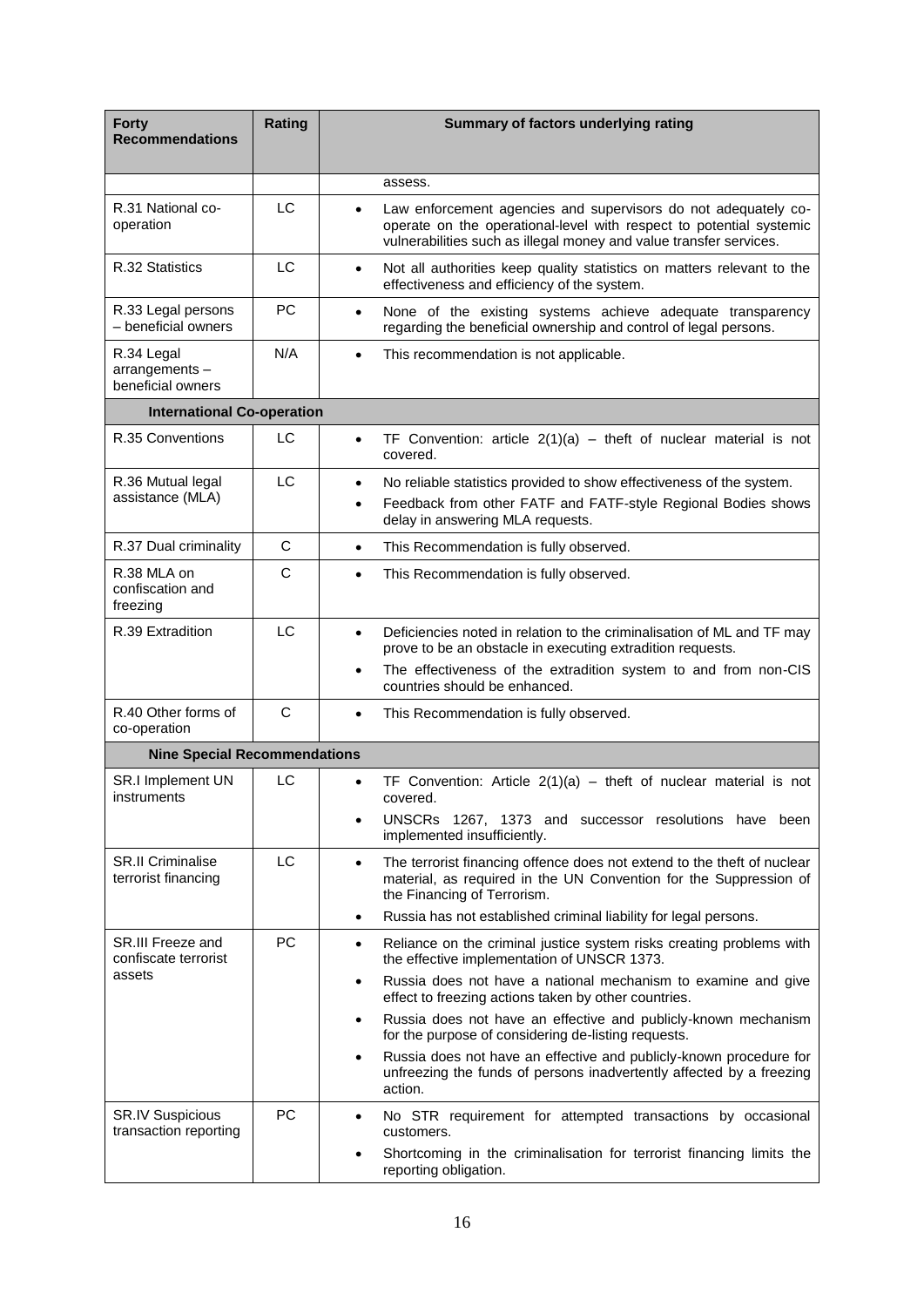| <b>Forty</b><br><b>Recommendations</b>                                   | Rating    | Summary of factors underlying rating                                                                                                                                                                                                                                                                                                                                                                                                                                                                                                                                                                             |
|--------------------------------------------------------------------------|-----------|------------------------------------------------------------------------------------------------------------------------------------------------------------------------------------------------------------------------------------------------------------------------------------------------------------------------------------------------------------------------------------------------------------------------------------------------------------------------------------------------------------------------------------------------------------------------------------------------------------------|
|                                                                          |           | Lack of effectiveness, specifically relating to the TF STR system.<br>$\bullet$                                                                                                                                                                                                                                                                                                                                                                                                                                                                                                                                  |
| <b>SR.V</b> International<br>co-operation                                | LC        | The deficiencies related to Recommendations 36 and 39 have a<br>$\bullet$<br>negative effect on the rating of this Recommendation.                                                                                                                                                                                                                                                                                                                                                                                                                                                                               |
| <b>SR VI AML</b><br>requirements for<br>money/value transfer<br>services | <b>NC</b> | The current system lacks effectiveness in ensuring compliance.<br>$\bullet$<br>Insufficient attention is devoted to the existence of and risks<br>$\bullet$<br>presented by illegal alternative remittance systems.<br>Payment acceptance service providers were not covered by<br>$\bullet$<br>supervisory regime until November 2007, therefore effectiveness of<br>their compliance with AML/CFT rules cannot be determined.<br>Implementation of Recommendations 5, 6, 7, 8, 10, 13, 14, 15, 22<br>$\bullet$<br>and 23 in the MVT sector suffers from the same deficiencies as<br>those that apply to banks. |
|                                                                          |           | ROSCOM lacks effective sanctioning powers.<br>$\bullet$                                                                                                                                                                                                                                                                                                                                                                                                                                                                                                                                                          |
| SR VII Wire transfer                                                     | <b>PC</b> | Full originator information is not required in certain limited cases.<br>$\bullet$                                                                                                                                                                                                                                                                                                                                                                                                                                                                                                                               |
| rules                                                                    |           | No requirements for beneficiary FIs to adopt a risk-based procedure<br>$\bullet$<br>for wire transfers, and incoming transfers are not covered at all.                                                                                                                                                                                                                                                                                                                                                                                                                                                           |
|                                                                          |           | Requirement to refuse transactions without full originator information<br>$\bullet$<br>cannot be implemented.                                                                                                                                                                                                                                                                                                                                                                                                                                                                                                    |
|                                                                          |           | Batch transfers are not specifically mentioned in the Law.<br>$\bullet$                                                                                                                                                                                                                                                                                                                                                                                                                                                                                                                                          |
|                                                                          |           | Shortcomings identified under Recommendation 17 (sanctions) and<br>$\bullet$<br>23 (monitoring and supervision) apply equally to this Special<br>Recommendation.                                                                                                                                                                                                                                                                                                                                                                                                                                                 |
|                                                                          |           | Effectiveness of the new system cannot be measured.<br>$\bullet$                                                                                                                                                                                                                                                                                                                                                                                                                                                                                                                                                 |
| SR.VIII Non-profit<br>organisations                                      | PC        | The lack of a comprehensive review of the system means that not all<br>$\bullet$<br>the necessary measures have been taken and it is unclear what<br>measures are part of a comprehensive policy to fight the misuse of<br>NPOs by terrorist financiers, and what the effect of those measures<br>has been (effectiveness issue).                                                                                                                                                                                                                                                                                |
|                                                                          |           | Some of the rules are insufficiently enforced.<br>٠                                                                                                                                                                                                                                                                                                                                                                                                                                                                                                                                                              |
|                                                                          |           | There is inconsistent outreach to the NPO sector to provide<br>$\bullet$<br>guidance.                                                                                                                                                                                                                                                                                                                                                                                                                                                                                                                            |
|                                                                          |           | There is no formalised and efficient system in place that focuses on<br>$\bullet$<br>potential vulnerabilities.                                                                                                                                                                                                                                                                                                                                                                                                                                                                                                  |
|                                                                          |           | There is no formalised and efficient system in place to share<br>$\bullet$<br>information to target abuse.                                                                                                                                                                                                                                                                                                                                                                                                                                                                                                       |
|                                                                          |           | No single authority is formally designated as the competent authority<br>$\bullet$<br>responsible for co-ordinating Russia's domestic efforts regarding<br>NPOs and receiving international requests.                                                                                                                                                                                                                                                                                                                                                                                                            |
| <b>SR.IX Cross Border</b><br>Declaration &<br><b>Disclosure</b>          | <b>NC</b> | No clear power to stop or restrain declared cash or bearer negotiable<br>$\bullet$<br>instruments in case of a suspicion of money laundering.                                                                                                                                                                                                                                                                                                                                                                                                                                                                    |
|                                                                          |           | Customs declaration forms are not in line with the requirements set<br>$\bullet$<br>in the law.                                                                                                                                                                                                                                                                                                                                                                                                                                                                                                                  |
|                                                                          |           | Customs authorities do not keep all required data relating to ML/TF.<br>٠                                                                                                                                                                                                                                                                                                                                                                                                                                                                                                                                        |
|                                                                          |           | There is inadequate co-ordination among relevant competent<br>$\bullet$<br>authorities on cross border cash movement (effectiveness).                                                                                                                                                                                                                                                                                                                                                                                                                                                                            |
|                                                                          |           | The administrative fines available for false or non-declarations are<br>$\bullet$<br>not dissuasive and not effective.                                                                                                                                                                                                                                                                                                                                                                                                                                                                                           |
|                                                                          |           | Customs staff seem not to be aware that the system can be used for<br>$\bullet$<br>AML/CFT purposes (effectiveness).                                                                                                                                                                                                                                                                                                                                                                                                                                                                                             |
|                                                                          |           | Insufficient number of dedicated AML/CFT staff at the borders.<br>$\bullet$                                                                                                                                                                                                                                                                                                                                                                                                                                                                                                                                      |
|                                                                          |           | Corruption seems to affect the effectiveness of the system.                                                                                                                                                                                                                                                                                                                                                                                                                                                                                                                                                      |
|                                                                          |           | Failures under Special Recommendation III have a negative impact.<br>$\bullet$                                                                                                                                                                                                                                                                                                                                                                                                                                                                                                                                   |